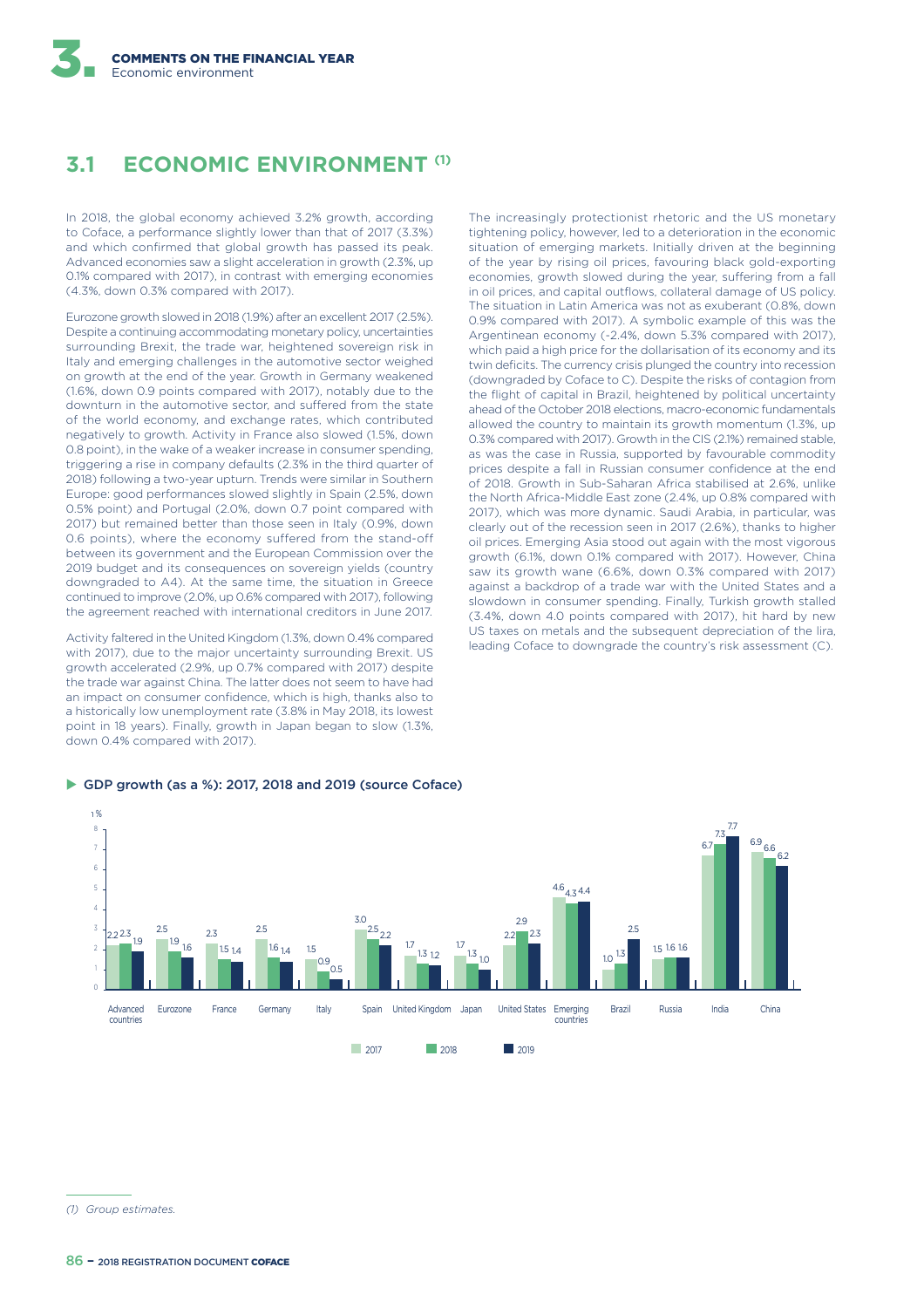# **3.2 SIGNIFICANT EVENTS OF 2018**

### 3.2.1 Changes in governance

#### Appointments to the Board of Directors of Coface

At the meeting of June 15, 2018, the COFACE SA Board of Directors co-opted François Riahi, Chief Executive Officer of Natixis, as director, then appointed him Chairman of the Board of Directors. He replaces Laurent Mignon, who left the COFACE SA Board of Directors to focus on his new responsibilities within the BPCE group.

#### Appointments to the Coface Executive Committee

Since July 16, 2018:

◆ Carmina Abad Sanchez joined Coface as CEO of the Latin America region. She joins the Executive Committee and reports to Xavier Durand, the Group's Chief Executive Officer (CEO).

Furthermore, since November 5, 2018:

◆ Keyvan Shamsa joined the Group as Business Technology Director (see Section 3.2.3). He joins the Executive Committee and reports to Xavier Durand, the Group's Chief Executive Officer (CEO).

# 3.2.2 Introduction of a new tag line – Coface For Trade

Coface introduced its new tag line during its January 23, 2018 Country Risk Conference: Coface For Trade. This new tag line aims to be clearer and more engaging. It underlines the Group's commitment to trade and commerce, drivers for the creation of wealth and stability. It reflects the Group's purpose, which is to help companies grow.

### 3.2.3 Reorganisation of the Group Operations Department and creation of a Transformation Office

This reorganisation, which has been in place since May 2018, was in response to recent credit insurance market changes and to meet one of Coface's main strategic challenges: improving operational efficiency to optimise the service provided to customers. Resolutely customer-orientated and focused on business needs, the new structure strengthens the role of the businesses and facilitates better project management.

It is based on three pillars:

- ◆ a new Business Technology (BT) Department created from the merging of the IT Services Department (IT) and the Group Operational Department (GO), managed by Keyvan Shamsa;
- $\triangle$  the creation of a Transformation Office, which will be responsible for project planning and Lean Management, led by Nicolas de Buttet, who reports to Thibault Surer, Head of Strategy and Development; and
- ◆ the creation of the roles of sponsors (at the Management Committee level and for each operational area) and product owner, which will ensure the link between projects and strategic objectives.

With this new structure, Coface has enhanced its method of operating and helped improve the fluidity and accelerate its decision-making process, yielding an impact on corporate life; moreover, it encourages a collaborative approach between the Business Technology teams, the businesses and the Transformation Office.

# 3.2.4 Implementation of two share buyback programmes

Pursuant to the second pillar of Fit to Win, which aims to improve the capital efficiency of its business model, Coface launched two share buyback programmes in 2018 for a total amount of €45 million. These programmes were as follows:

- ◆ the first programme, worth €30 million, ran between February 15 and October 15, with the purchase of 3,348,971 shares. At its October 24, 2018 meeting, the Board of Directors decided to cancel these shares and, correlatively, reduce the Company's share capital;
- ◆ the second programme, worth €15 million, was launched on October 25 and ran until January 8, 2019 with the purchase of 1,867,312 additional shares. At December 31, 2018 Coface had bought back 1,708,735 shares at a value of €13,736,491.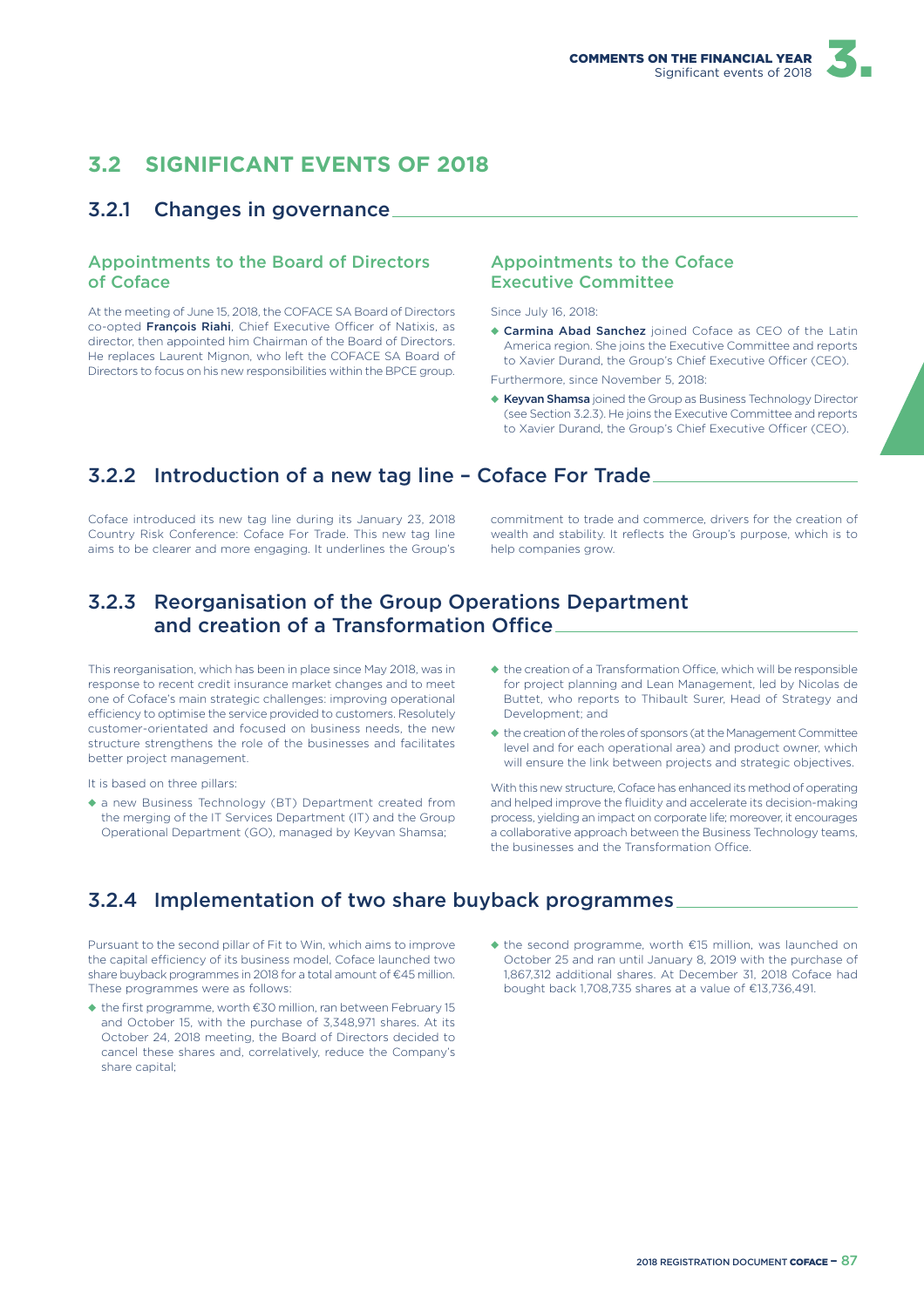### 3.2.5 Arrangement of a €300 million syndicated loan facility concluded by Coface Poland Factoring

As part of the refinancing of its factoring business, on June 8, 2018, Coface Poland Factoring and a group of partner banks (1) agreed to set up a €300 million multi-currency (EUR and PLN) syndicated loan. This loan partially replaces existing bilateral credit lines. The loan was set up for a period of two years with the option

# 3.2.6 Disposal of Cofacrédit

On June 27, 2018 Coface announced that it had sold to Factofrance (Groupe Crédit Mutuel – CM11) its 36% stake in Cofacrédit, a factoring company which until then had been jointly-owned by the two groups. This minority stake was not part of the factoring business' growth strategy. Moreover, this disposal was in line with the second pillar of the Fit to Win plan, which aims to improve capital management.

of a one-year extension, at the lenders' discretion. This transaction enables the Group to improve its financial flexibility and extend the maturity of its refinancing, while taking advantage of favourable market conditions and strengthening relations with its leading banks, thereby confirming their medium-term commitment to Coface.

The deal had a negative impact of -€2.2 million on net income for the second quarter of 2018 and a positive impact of some 3 percentage points on the solvency ratio<sup>(2)</sup>.

# 3.2.7 Agreement to acquire PKZ (Slovenia)

On September 6, 2018, Coface announced it had entered into an agreement with Slovenian public bank SID Bank, covering the acquisition of the entire share capital of PKZ, SID Bank's credit insurance subsidiary. Founded by SID Bank in 2005, PKZ is the market leader in credit insurance in Slovenia and enjoys a

large market share. In 2017, the company recorded €15.1 million in gross written premiums on a mainly export portfolio. After obtaining approval from the Slovenian competition authority on October 19, 2018, finalisation of the acquisition is now subject to approval by the Slovenian insurance regulator.

# 3.2.8 Announcement of a strategic partnership with Tradeshift

On October 10, 2018, Coface announced a strategic partnership with Tradeshift, the leader in supply chain payments and marketplaces, to help businesses in its network make decisions with confidence and greater financial transparency between buyers and suppliers. Coface thus offers risk indicators to a network of 1.5 million businesses in 190

countries. By combining their business ecosystems and expertise, Coface and Tradeshift are co-developing innovative solutions to guide companies through the complexity of global trade and to protect them against the risk of non-payment.

# 3.2.9 Impact of Brexit on Coface's business in the United Kingdom

In 2018, the negative effects related to Brexit exacerbated the broader trends of the UK economy: fall in business and consumer confidence and pressure on evolving business models (non-food retail). Against this backdrop, Coface continued to apply its strict underwriting policy. Our overall exposure to the United Kingdom therefore fell by 12%, mainly in the agri-food, retail and construction sectors. Uncertainty surrounding withdrawal conditions remain high

(no deal, second referendum) and additional measures may be undertaken in 2019. To ensure this monitoring, a steering committee, chaired by the Group's General Secretary, was formed and meets regularly to decide on priority actions: regulatory changes to the branch's Articles of Association, adjustments to underwriting policy, communication with our customers and brokers, etc.

*<sup>(1)</sup> Seven relationship banks: Crédit Agricole CIB, HSBC, ING Bank Ślaski and Natixis acting as Mandated Lead Arrangers and Bookrunners, Banco Santander, Commerzbank and Société Générale CIB acting as mandated arrangers. Natixis acts as documentation agent and Crédit Agricole CIB as an agent of the facility.*

*<sup>(2)</sup> Unaudited data.*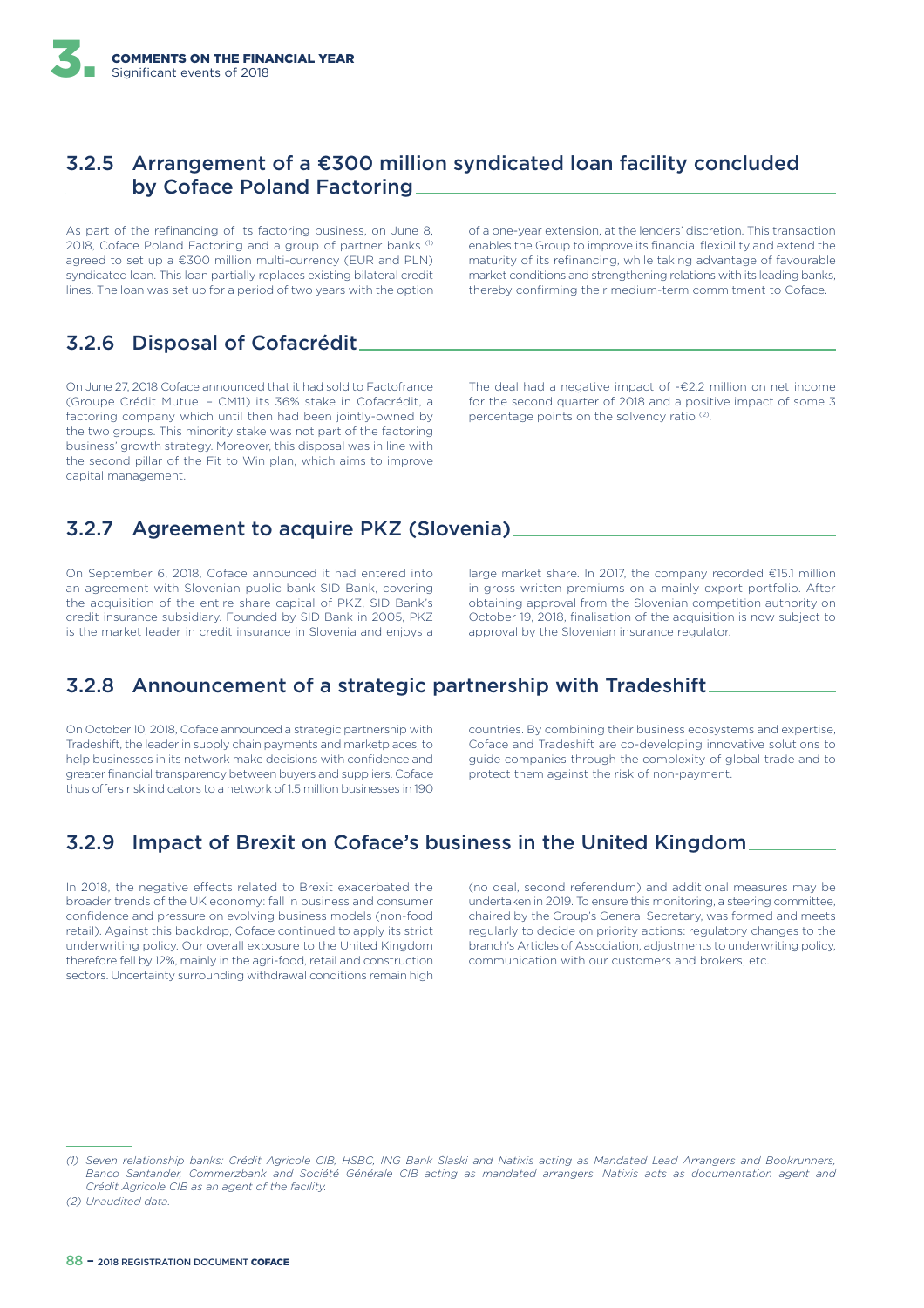# 3.2.10 Coface South Africa new partnership

Coface South Africa, the South African subsidiary of Compagnie française d'assurance pour le commerce extérieur, signed a strategic partnership on November 16, 2018 which should lead to the opening of its capital to a leading South African investment fund (B-BBEE Investment Holding Company, Identity Capital Partners (Pty) Ltd). This transaction will strengthen Coface South Africa's local footprint and brand as well as its desire to take greater account of B-BBEE law (Broad-Based Black Economic Empowerment). This deal remains subject to the approval of the South African regulatory authorities (which had not yet been obtained at the reporting date); it will lead to the opening of up to 25% of Coface South Africa's capital over ten years.

# **3.3 COMMENTS ON INCOME AS OF DECEMBER 31, 2018**

## 3.3.1 Performance of the Group

Coface performed well in 2018, demonstrating the relevance of its Fit to Win strategic plan. Reported consolidated revenue, at €1,384.7 million, was up 4.6% at constant scope and exchange rate compared with 2017. The net loss ratio improved by 6.2 percentage points, to 45.1%, and the net cost ratio was down 0.7 percentage points to 34.5%. The Group ended 2018 with net income for the year (attributable to owners of the parent) up 47% at €122.3 million

(*versus* €83.2 million in 2017) an estimated solvency of ~ 169% (1) , above the target comfort zone (140% - 160%).

The Group is confident in the strength of its balance sheet and intends to continue to activate the capital management lever built into the Fit to Win plan and is committed to fully-distributing its 2018 net income in dividend form (2) .

## 3.3.2 Revenue

The Group's consolidated revenue grew by 4.6% at constant scope (up 2.2% at current scope) and exchange rate to €1,384.7 million at December 31, 2018.

The negative exchange rate effect of 2.4 percentage points can be explained by a stronger euro against the US dollar (the portfolio's largest foreign currency), which was particularly sensitive during the first half of the year, as well as significant depreciation in the Argentinean peso and, to a lesser extent, the Brazilian real and the Turkish lira.

The table below shows the changes in the Group's consolidated revenue by business line as of December 31, 2017 and 2018:

|                                                                           |         | As of Dec. 31 |              | Change     |                                                             |  |
|---------------------------------------------------------------------------|---------|---------------|--------------|------------|-------------------------------------------------------------|--|
| Change in consolidated revenue by business line<br>(in millions of euros) | 2018    | 2017          | $(in \in m)$ | $(as a %)$ | (as a %: )<br>at constant<br>scope and<br>exchange<br>rate) |  |
| Insurance                                                                 | 1,318.0 | 1.282.9       | 35.1         | 2.7%       | 5.3%                                                        |  |
| Gross earned premiums*                                                    | 1,142.6 | 1.109.7       | 32.9         | 3.0%       | 5.7%                                                        |  |
| Services**                                                                | 175.4   | 173.2         | 2.2          | 1.3%       | 2.5%                                                        |  |
| Factoring                                                                 | 66.7    | 72.0          | (5.3)        | (7.4)%     | (7.1)%                                                      |  |
| <b>CONSOLIDATED REVENUE</b>                                               | 1.384.7 | 1.354.9       | 29.8         | 2.2%       | 4.6%                                                        |  |

*\* Gross earned premiums – Credit, Single Risk and Surety Bond.*

*\*\* Sum of revenue from services related to credit insurance ("Fees and commission income" and "Other insurance-related services") and services provided to customers without credit insurance (access to information on corporate solvency and marketing information – "Information and other services", and debt collection services – "Receivables management") – See Note 21 of the notes to the consolidated financial statements.*

*<sup>(1)</sup> This estimated solvency ratio is a preliminary calculation made according to Coface's interpretation of the Solvency II Regulation. The result of*  the final calculation could be different from this preliminary calculation. The estimated Solvency ratio is not audited.

*<sup>(2)</sup> The proposed dividend is subject to the approval of the Shareholders' Meeting of May 16, 2019.*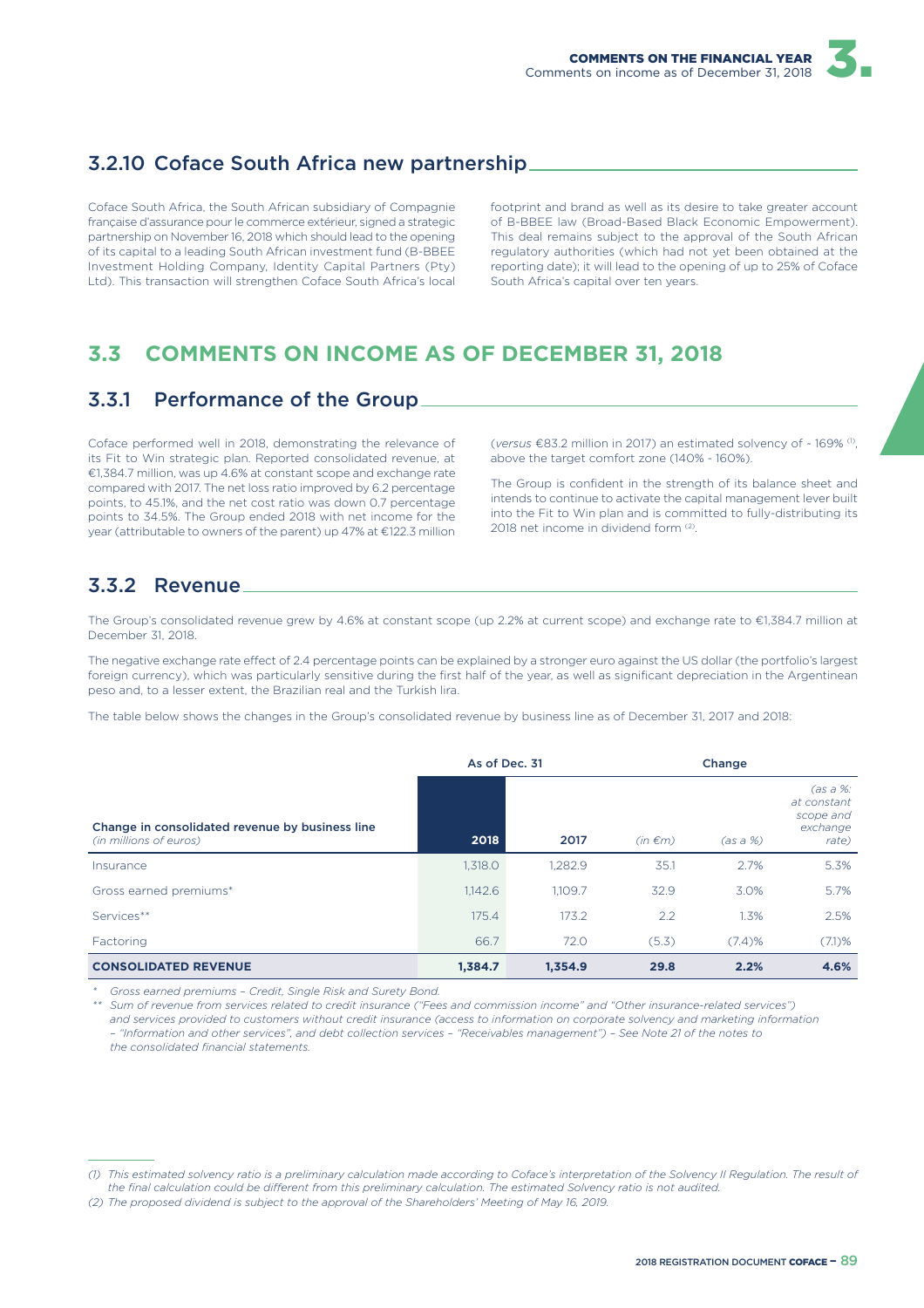#### **Insurance**

Revenue from the insurance business (including surety bond and Single Risk) was up by 5.3% at constant scope and exchange rate (up 2.7% at current scope and exchange rate), rising from €1,282.9 million in 2017 to €1,318.0 million in 2018.

Gross earned premiums were up 5.7% at constant scope and exchange rate (up 3.0% at current scope and exchange rate), from €1,109.7 million in 2017 to €1,142.6 million in 2018. The return to growth in mature markets continued, including in Northern Europe, with the latter enjoying the growth of customer businesses and a decrease in cancellations. Sales momentum in the Mediterranean & Africa and Central Europe regions remains strong and emerging market portfolios are improving again. Premium refunds, nevertheless, continued to be given due to the low level of claims.

The annual production of new contracts, totalling €116.2 million in 2018, is down compared with 2017 (€128.9 million), following a modest first half year in an increasingly competitive environment. Emerging markets are, nonetheless, improving again following the stricter application of underwriting rules, with tangible improvement in Asia-Pacific in particular.

The contract retention rate (ratio between the annual value of renewed policies and the value of policies to be renewed during the year) has improved in all regions, except for North America. The highest level reached: 91.1% at December 31, 2018 (*versus* 89.7% at December 31, 2017) was not achieved at the expense of prices. The latter were down by a controlled -1.4% in 2018, *versus* -1.5% in 2017 in a risk environment which remained favourable in 2018. Prices improved again in Latin America, thanks to the return of economic stability in Brazil.

Premium volumes continued to benefit from sustained growth of 6.1% in the policyholder business at December 31, 2018, compared with 4.9% at December 31, 2017.

Revenue from the services business was up by 2.5% at constant scope and exchange rate (up 1.3% at current scope and exchange rate), rising from €173.2 million in 2017 to €175.4 million in 2018.



*(1) At constant exchange rate.*

#### Factoring

Revenue from factoring (exclusively in Germany and Poland) was down 7.1% at constant scope and exchange rate (down 7.4% at current scope and exchange rate), from €72.0 million in 2017 to €66.7 million in 2018.

In line with the Fit to Win strategic plan, which favours selective, profitable growth, Germany has carried out a review of its portfolio. The 9.0% decrease in business at a constant scope was due to greater selectivity in the choice of receivables to be factored, coupled with terminations.

In Poland, growth in the factored receivables portfolio continued and generated a 5.0% increase in revenue at constant exchange rate (4.9% increase at current exchange rate). Factoring fees increased, whereas the interest margin was penalised by low rates.

### Change in revenue by region

The table below shows the trends in consolidated revenue (net of intra-group flows) within the Coface Group's seven geographic regions for the financial years ended December 31, 2017 and 2018:

|                                                                                    | As of Dec. 31 |         | Change       |          |                                              |                                                             |
|------------------------------------------------------------------------------------|---------------|---------|--------------|----------|----------------------------------------------|-------------------------------------------------------------|
| Change in consolidated revenue<br>by region of invoicing<br>(in millions of euros) | 2018          | 2017    | $(in \in m)$ | (as a %) | (as a %:<br>at constant<br>exchange<br>rate) | (as a %: )<br>at constant<br>scope and<br>exchange<br>rate) |
| Western Europe                                                                     | 284.0         | 280.8   | 3.2          | 1.1%     | 1.6%                                         | 1.8%                                                        |
| Northern Europe                                                                    | 303.1         | 303.9   | (0.8)        | (0.3%)   | (0.3%)                                       | (0.2%)                                                      |
| Mediterranean & Africa                                                             | 370.4         | 348.0   | 22.4         | 6.4%     | 8.2%                                         | 8.2%                                                        |
| North America                                                                      | 126.5         | 121.9   | 4.6          | 3.8%     | 8.3%                                         | 8.3%                                                        |
| Central Europe                                                                     | 133.8         | 127.7   | 6.1          | 4.8%     | 6.1%                                         | 6.1%                                                        |
| Asia-Pacific                                                                       | 95.4          | 96.9    | (1.5)        | (1.5%)   | 2.7%                                         | 2.7%                                                        |
| Latin America                                                                      | 71.5          | 75.7    | (4.2)        | (5.5%)   | 12%                                          | 12%                                                         |
| <b>CONSOLIDATED REVENUE</b>                                                        | 1,384.7       | 1,354.9 | 29.8         | 2.2%     | 4.6%                                         | 4.6%                                                        |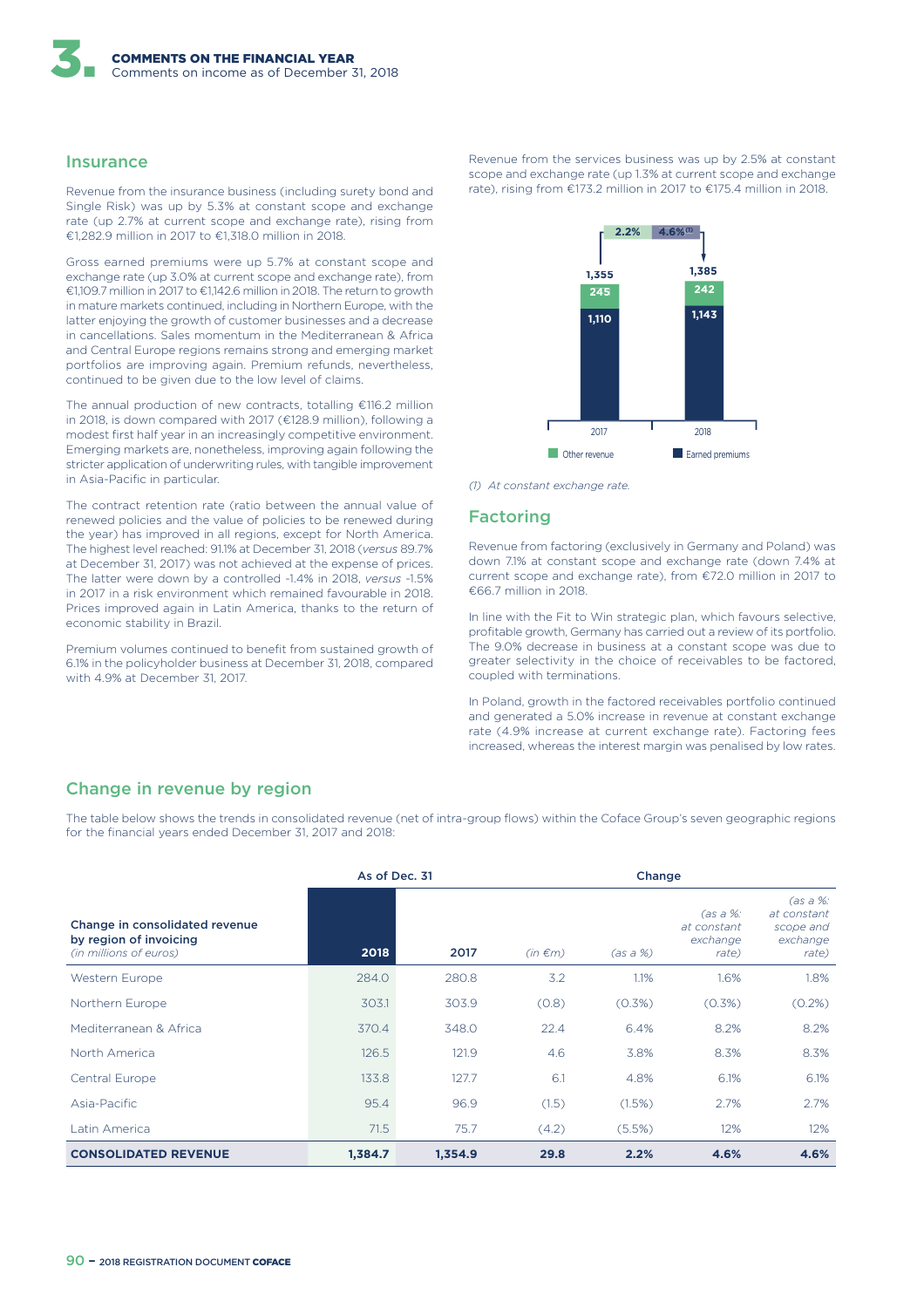

All the regions reported an increase in revenue at constant scope and exchange rate, except for Northern Europe, which was almost flat (down 0.2%)

In Western Europe, revenue was up by 1.8% (up 1.1% at current scope and exchange rate). Policyholder revenue growth continued. New production was up in France, contrary to the United Kingdom where the economy slowed amid persisting uncertainty surrounding Brexit. Following a strong 2017, Switzerland suffered from a high basis of comparison for Single Risk.

In Northern Europe, revenue was almost flat (down 0.2% at constant scope and exchange rate), penalised by a decrease in factoring revenue in a context of margin control. The credit insurance business stabilised in Germany. Pricing pressure remained high but was offset by lower terminations and improved policyholder business. Revenue improved in other countries within the region (the Netherlands, Sweden and Denmark).

Revenue for the Mediterranean & Africa was up 8.2% (up 6.4% at current scope and exchange rate). Commercial performance across the region was good, due in particular to an improved retention rate. Turkey and South Africa saw a return to growth, thanks to the acquisition of new contracts.

In North America, revenue was up 8.3% (up 3.8% at current scope and exchange rate) driven by the signature of two new Single Risk policies. In credit insurance, improved policyholder business and a slight increase in new contract production helped balance the portfolio.

Central Europe reported an increase of 6.1% in its revenue (up 4.8% at current scope and exchange rate). High retention and continuing sustained customer business helped support credit insurance premium volumes, whereas the underwriting of new policies suffered. Poland and Russia's commercial performance were strong.

Asia-Pacific reported an increase of 2.7% in its revenue (down 1.5% at current scope and exchange rate). The negative exchange rate impact was due to currencies correlated to the US dollar. Without affecting a strict respect of underwriting rules, new production was up and terminations down. Premium refunds, nevertheless, continued to be given due to the low level of claims. Single Risk contract production was down.

Latin America saw a 12% increase in revenue (down 5.5% at current scope and exchange rate). The strong negative exchange rate impact was due to the material depreciation of the Argentine peso and, to a lesser extent, the Brazilian real. The portfolio grew thanks to the signature of international policies, in particular in Brazil. This country's economic outlook improved, which also boosted customer activity. The retention rate also improved markedly in most of the region's countries.

# 3.3.3 Underwriting income

#### Underwriting income before reinsurance

Underwriting income before reinsurance reached €219.9 million, a 75% increase compared with end-December 2017 (€125.7 million). The main contributor to this performance was the cost of claims, which was down €66.4 million, followed by the €29.8 million increase in revenue.

The 7.3 percentage-point improvement in the loss ratio lead to a combined ratio before reinsurance that was down 7.9 percentage points at 80.0% (87.9% at December 31, 2017). The cost ratio was also down (by 0.6 percentage points), driven by higher earned premiums. After restating the non-recurring tax expense borne by Italy in 2017, the gross cost ratio was stable.

#### Loss experience

The Group's loss ratio before reinsurance including claims handling expenses improved by 7.3 percentage points, dropping from 51.4% in 2017 to 44.2% in 2018. Latin America was the only region to see an increase in its loss ratio. The strict management of past claims contributed to a level of recoveries which was significantly above the historic average. Nevertheless, the slowdown in global growth has led to a gradual normalisation of the risk environment, with the third quarter of 2018 marking a turning point in the number of corporate defaults in France. The slightly higher loss ratio for the current underwriting period is due to several material claims during the fourth quarter.

#### $\blacktriangleright$  Loss experience

|                                             | As of Dec. 31 |         | Change                   |           |
|---------------------------------------------|---------------|---------|--------------------------|-----------|
| (in millions of euros and as a %)           | 2018          | 2017    | $(in \in m)$             | (as a %)  |
| Claims expenses incl. claims handling costs | 504.5         | 570.9   | (66.4)                   | (12%)     |
| Loss ratio before reinsurance               | 44.2%         | 51.4%   | $\overline{\phantom{a}}$ | (7.3) pts |
| Earned premiums                             | 1.142.6       | 1.109.7 | 32.9                     | 3.0%      |

In Western Europe, the loss ratio fell to 34.6% (-19.4 percentage points) following a 2017 financial year impacted by a few specific files which were subject to facultative reinsurance coverage (-14.9 percentage points adjusted for the ceded share of these specific files). In Northern Europe, the loss ratio was down 8.4 percentage points at 48.9%, due to a lower claims severity this year than in 2017.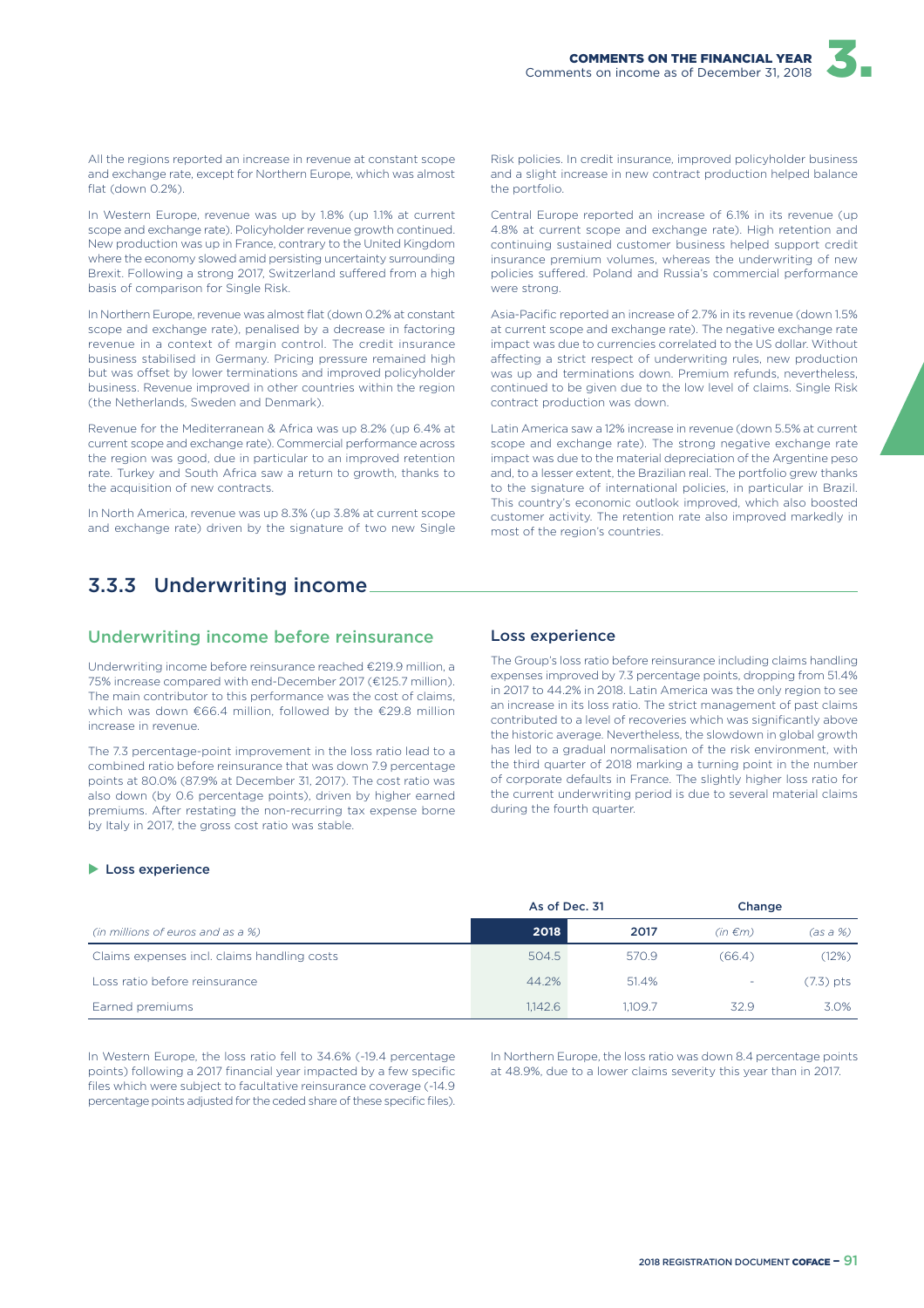The ratio for the Mediterranean & Africa region stood at 48.8%, a satisfactory level which was almost flat compared with the previous year (up 0.5 percentage points). Agile risk management helped contain the loss experience in the majority of countries, notably Italy.

In North America, the loss ratio declined to 39.1% (down 9.9 percentage points, or down 5.0 percentage points adjusted), thanks to good risk management in previous financial years.

The loss ratio for Central Europe was stable at 49.7% (up 0.2%).

Asia-Pacific's loss ratio stood at 23.6%, a marked improvement compared with 2017 (53.8%) thanks mainly to major recoveries on claims recorded in previous years.

The loss ratio in Latin America climbed to 57.9% (up 22 percentage points) due to a worsening in Argentina's loss ratio, which was affected by an unfavourable economic environment. The loss ratio excluding the Argentine exchange rate effect stood at 51.8%. Other markets remained under control.

|                                                           | As of Dec. 31 |       |                  |
|-----------------------------------------------------------|---------------|-------|------------------|
| Change in loss experience by invoicing region<br>(as a %) | 2018          | 2017  | Change in points |
| Western Europe                                            | 34.6%         | 54.0% | $(19.4)$ pts     |
| Northern Europe                                           | 48.9%         | 57.2% | $(8.4)$ pts      |
| Mediterranean & Africa                                    | 48.8%         | 48.4% | $0.5$ pts        |
| North America                                             | 39.1%         | 49.0% | $(9.9)$ pts      |
| Central Europe                                            | 49.7%         | 49.6% | $0.2$ pts        |
| Asia-Pacific                                              | 23.6%         | 53.8% | $(30.2)$ pts     |
| Latin America                                             | 57.9%         | 35.9% | 22 pts           |
| <b>LOSS RATIO BEFORE REINSURANCE</b>                      | 44.2%         | 51.4% | $(7.3)$ PTS      |

#### $\triangleright$  Overheads

|                                                  | As of Dec. 31 |       |          | Change                                                 |  |
|--------------------------------------------------|---------------|-------|----------|--------------------------------------------------------|--|
| Overheads<br>(in millions of euros)              | 2018          | 2017  | (as a %) | (as a %:<br>at constant<br>scope and<br>exchange rate) |  |
| Internal overheads                               | 527.0         | 525.0 | 0.4%     | 2.6%                                                   |  |
| of which claims handling expenses                | 28.0          | 26.6  | 5.3%     | 6.4%                                                   |  |
| of which internal investment management expenses | 4.0           | 2.1   | 87%      | 87%                                                    |  |
| Commissions                                      | 163.2         | 157.7 | 3.5%     | 6.3%                                                   |  |
| <b>TOTAL OVERHEADS</b>                           | 690.2         | 682.6 | 1.1%     | 3.5%                                                   |  |

Total overheads, which include claims handling expenses and investment management expenses, grew by 3.5% at constant scope and exchange rate (up 1.1% at current scope and exchange rate), from €682.6 million at December 31, 2017 to €690.2 million at December 31, 2018. Restated for the €6 million non-recurring tax expense borne by Italy in 2017, the increase was 4.4% at constant scope and exchange rate (up 2.0% at current scope and exchange rate).

Policy acquisition commissions were up 6.3% at constant scope and exchange rate (up 3.5% at current scope and exchange rate), from €157.7 million in 2017 to €163.2 million in 2018. This improvement was comparable to that of earned premiums (up 5.7% at constant

scope and exchange rate) driven by brokerage-based markets in North America and the Mediterranean & Africa region or those becoming brokerage-based (Central Europe region). The in-sourcing of agents in North America, nonetheless, helped generate savings in terms of external fees.

Internal overheads, which include claims handling expenses and investment management expenses, grew by 2.6% at constant scope and exchange rate (up 0.4% at current scope and exchange rate), from €525.0 million in 2017 to €527.0 million in 2018. After restating the non-recurring tax expense borne by Italy in 2017, the increase was 3.8% at constant scope and exchange rate (up 1.6% at current scope and exchange rate).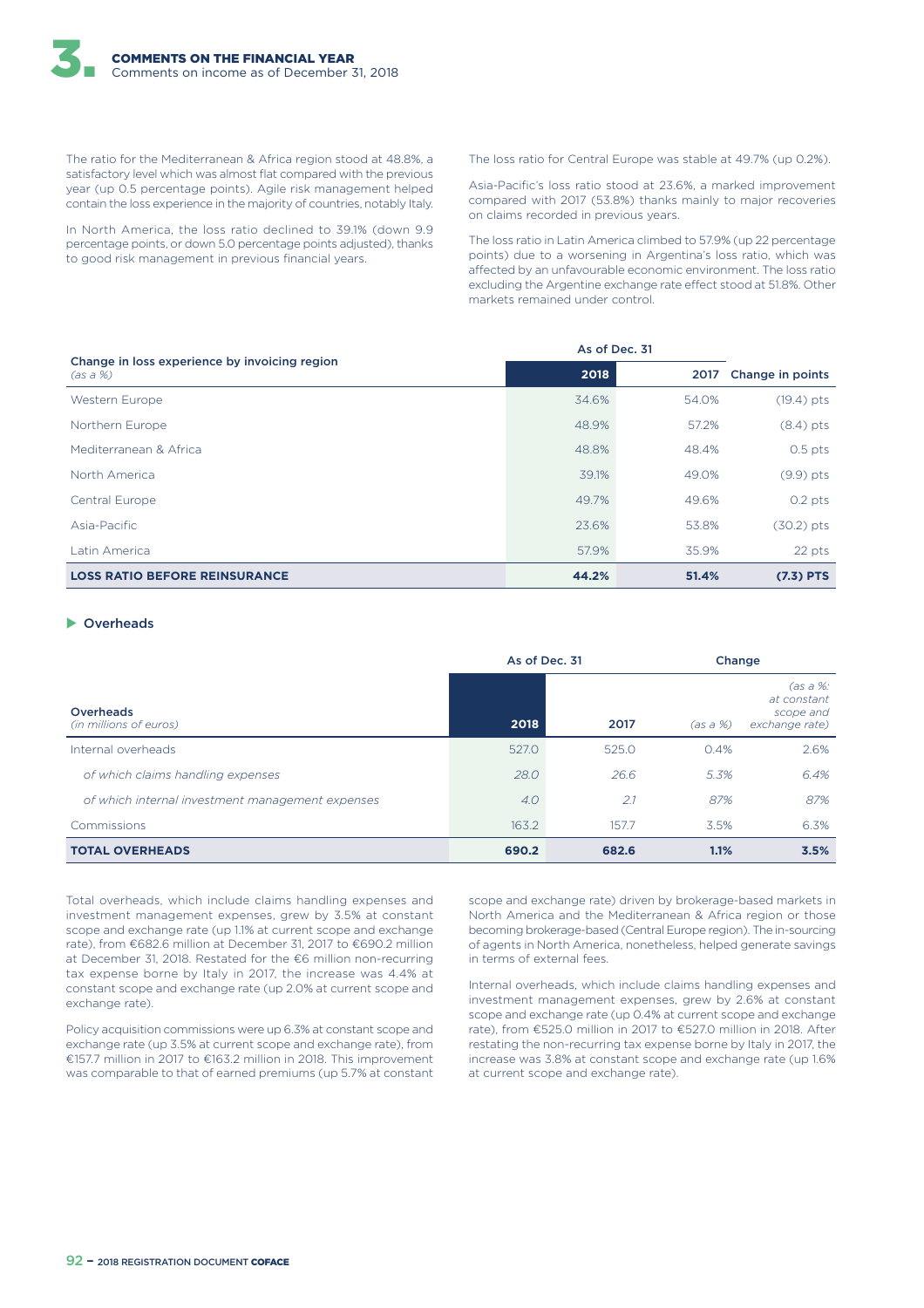Payroll costs increased 5.1% at constant scope and exchange rate (up 3.2% at current scope and exchange rate), from €273.5 million in 2017 to €282.3 million in 2018. This increase was mainly due to the ramp-up of the Coface Technologies IT centre in Bucharest, which centralises certain development functions which were previously outsourced. Current inflation, notably in Argentina and Turkey, has imposed wage increases, whereas improved operational performance in France has led to greater contributions to company-sponsored savings plan (employee profit-sharing) in favour of the teams.

The 7.5% increase in IT costs at constant scope and exchange rate (up 3.5% at current scope and exchange rate), from €46.3 million in 2017 to €47.9 million in 2018, was mainly due to investments in the transformation of IT services and tools with a view to improve the Group's operational efficiency.

Other expenses (taxes, information costs, rent) were down 1.8% at constant scope and exchange rate (down 4.1% at current scope and exchange rate), from €205.2 million in 2017 to €196.8 million in 2018. After restating the non-recurring tax expense borne by Italy in 2017, these expenses were up 1.2% at constant scope and exchange rate (down 1.2% at current scope and exchange rate).

In line with previous announcements, the €30 million cost savings objective was exceeded, with €39 million in savings made at end-December 2018. These savings allow the Group to continue reinvesting (€18 million in 2018) in Coface's in-depth transformation, focused on risks (risk management and compliance), systems, processes and service quality.

The cost ratio before reinsurance improved by 0.6 percentage points from 36.5% for the financial year ended December 31, 2017 to 35.9% for the financial year ended December 31, 2018, thanks to a greater increase in earned premiums than in overheads. The growth in earned premiums thus has a favourable impact of 1.1 percentage points, which was partly offset by the increase in policy acquisition commissions (for 0.5 percentage points). After restating the non-recurring tax expense borne by Italy in 2017, the gross cost ratio was stable.



In Western Europe, overheads were up 16% at constant exchange rates, impacted by a change in the allocation of re-billed central expenses. Restated for this one-off impact, internal central expenses were down thanks to savings in rent and rental expenses following the renegotiation of the lease on the Bois-Colombes head office housing the French teams. IT costs and information costs expenses were also down.

In Northern Europe, overheads were down slightly (by 0.6%) at constant scope and exchange rate, thanks to a decrease in payroll costs relating to the roll-out of the Fit to Win plan.

Overheads for the Mediterranean & Africa region were up 0.6% at constant scope and exchange rate (up 4.7% without taking into account the non-recurring tax expense borne by Italy in 2017). Payroll costs increased in Israel and Turkey, while Italy was affected by IT costs related to the implementation of a new accounting tool.

In North America, overheads increased by just 1.5% at constant scope and exchange rate. The region benefited in particular from the first positive effects of the in-sourcing of agents.

In Central Europe, overheads increased by 6.9% at constant scope and exchange rate. The increase in external commissions in Russia, Romania, Poland and Austria was due to the strong growth in revenue and a greater weighting of business contributors in the portfolio.

In Asia-Pacific, overheads increased by just 2.9% at constant scope and exchange rate, due to inflation.

In Latin America, overheads increased by 10% at constant scope and exchange rate. Payroll costs increased due to high inflation. The significant depreciation of the Argentine peso and the Brazilian real also drove an increase in premium taxes.

#### Underwriting income after reinsurance

Underwriting income after reinsurance reached €157.8 million, a 58% increase compared with 2017 (€99.8 million).

The higher cost of reinsurance (-€62.1 million for the financial year ended December 31, 2018 compared with -€26 million for the financial year ended December 31, 2017) was due to the improvement in loss experience (fewer claims ceded to reinsurers) and the increase in earned premiums (more premiums ceded to reinsurers). A few claims during the fourth quarter of 2017 which benefited from optional reinsurance coverage at higher ceding rates also had a favourable impact on the cost of reinsurance in 2017.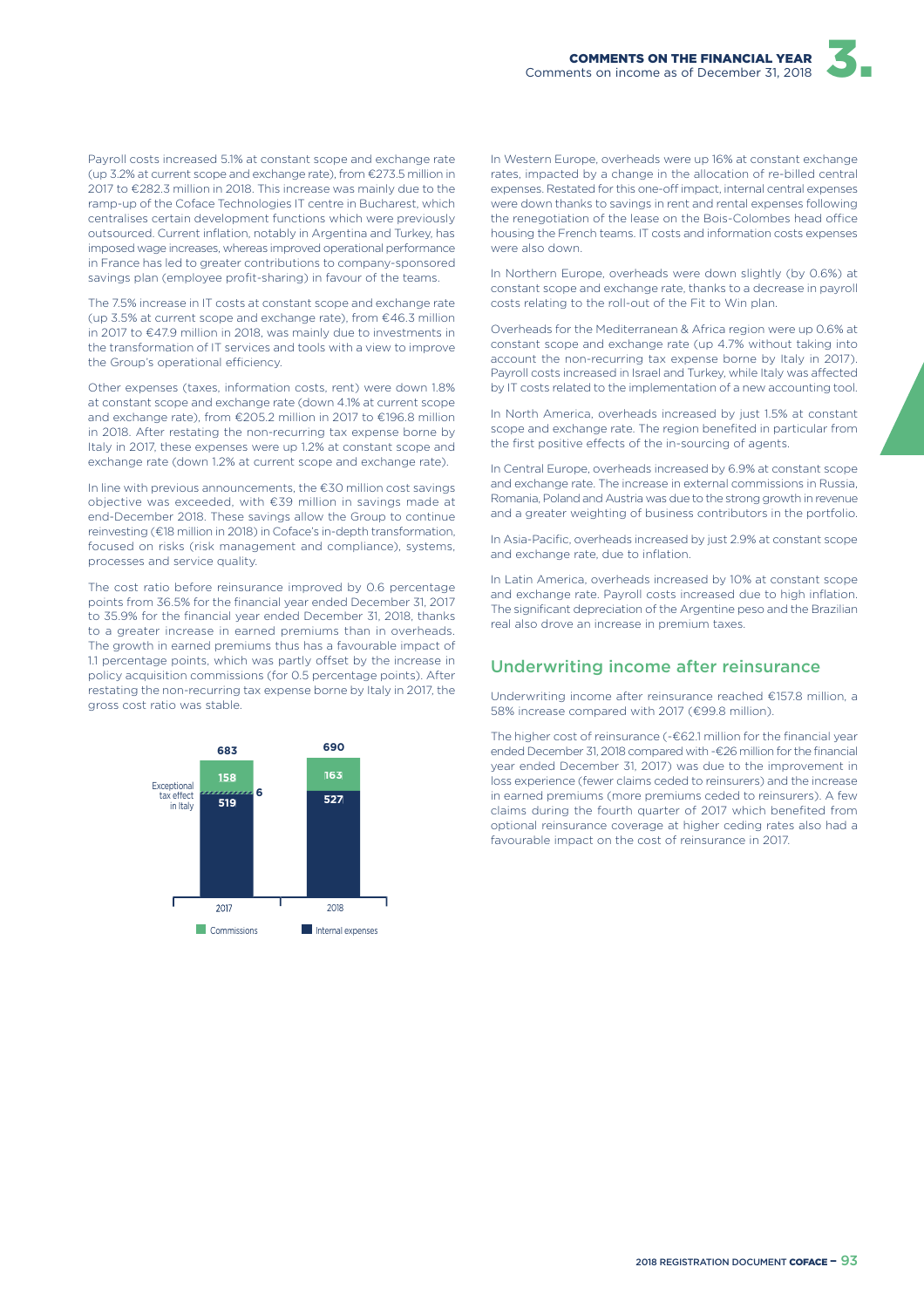|                                                          | As of Dec. 31 |            |              | Change    |  |
|----------------------------------------------------------|---------------|------------|--------------|-----------|--|
| (in thousands of euros and %)                            | 2018          | 2017       | $(in \in k)$ | (as a %)  |  |
| Turnover                                                 | 1,384,735     | 1,354,933  | 29,802       | 2.2%      |  |
| Claims expenses                                          | (504, 509)    | (570, 863) | 66,354       | (12%)     |  |
| Policy acquisition costs                                 | (243, 236)    | (262, 607) | 19,372       | $(7.4\%)$ |  |
| Administrative costs                                     | (241,136)     | (253, 532) | 12,396       | (4.9%)    |  |
| Other expenses from insurance activities                 | (82,556)      | (70, 816)  | (11,740)     | 17%       |  |
| Expenses from banking activities, excluding cost of risk | (13, 552)     | (13,779)   | 227          | (1.6%)    |  |
| Cost of risk                                             | (2,122)       | (4,483)    | 2,361        | (53%)     |  |
| Expenses from other activities                           | (77, 739)     | (53,130)   | (24,609)     | 46%       |  |
| <b>Underwriting income before reinsurance</b>            | 219,885       | 125,723    | 94,163       | 75%       |  |
| Income and expenses after ceded reinsurance              | (62,128)      | (25,970)   | (36,158)     | NS.       |  |
| UNDERWRITING INCOME AFTER REINSURANCE                    | 157,757       | 99,753     | 58,004       | 58%       |  |
| Net combined ratio                                       | 79.6%         | 86.6%      |              |           |  |

### 3.3.4 Investment income, net of management expenses (excluding finance costs)

### Financial markets

In 2018, economic growth remained markedly positive in the major regions of the word, although this did not prevent major differences. Supported by the budgetary measures of the Trump administration, the US economy performed well. The same could not be said of the eurozone, where growth was highly disappointing due to both internal and external factors. Finally, the situation slowly deteriorated in emerging markets, which were highly exposed to the Chinese slowdown and international trade tensions.

In the United States, 2018 saw strong economic performance: following a slow start at the beginning of the year, growth stepped up markedly in the second and third quarters, driven by the budgetary stimulus of tax reforms. Confidence remained well orientated across all sectors of the US economy. The Federal Reserve (Fed) continued to tighten its monetary policy with four rate hikes during the year, thanks to solid growth and stable inflation. The introduction of tariffs by Washington on a large number of Chinese imports and other key trading partners introduced an aggressive side to US trade policy, fuelling fears of a trade war between the United States and China, the negative impact of which would weigh on trade growth and confidence. Bond markets were affected by the decline in long-term sovereign bond rates. US 10-year yields ended the year at 2.60% after reaching a peak of 3.26% at the beginning of November.

Economic figures were highly disappointing in the eurozone in 2018. GDP growth was only 1% during the first three quarters of the year, compared with 2% during the last three quarters of 2017. Several negative factors contributed to this performance. Manufacturing and exports were penalised by a high euro at the beginning of the year and international trade tensions. Political uncertainty remained a major theme, to varying degrees, in the large countries: difficulties achieving a government majority in Germany at the beginning of the year, the budgetary stand-off between Italy and the European Commission since the summer, significant social tensions in France during the fourth quarter. Moreover, visibility over Brexit remained very low at the end of the year. The European Central Bank (ECB) terminated its asset purchase programme in December, despite knowing that its ability to raise key interest rates in 2019 remained very uncertain. Ten-year German yields fell below 0.20% at the end of December, *i.e.*, a level lower than that seen at the beginning of 2018. Moreover, the market significantly downgraded expectations of rate hikes by the Fed and the ECB.

In emerging economies, despite major variations between countries, emerging economy growth was strong during the first quarter of 2018 in a buoyant global context. However, this momentum slowed slightly during the second quarter. Firstly, the normalisation of US monetary policy, coupled with the strong appreciation of the dollar, led several emerging market banks to terminate their monetary easing policies and even increase interest rates. Secondly, emerging markets continued to suffer, weakened by the increase in geopolitical/international risks and idiosyncratic risks which developed into full-blown crises (Turkey, Argentina, etc.). Finally, the trade war between the United States and China weighed heavily on emerging economies.

Major uncertainties on the equity markets led to significant falls on all markets at the end of the year: in local currencies, the United States fell 6.3% (MSCI USA index), the eurozone was down 14.7% (MSCI Euro index), Europe declined 13.1% (MSCI Europe index), and emerging markets and Japan were down 12.3% and 16.8%, respectively, notably due to the increase in long-term rates in the United States.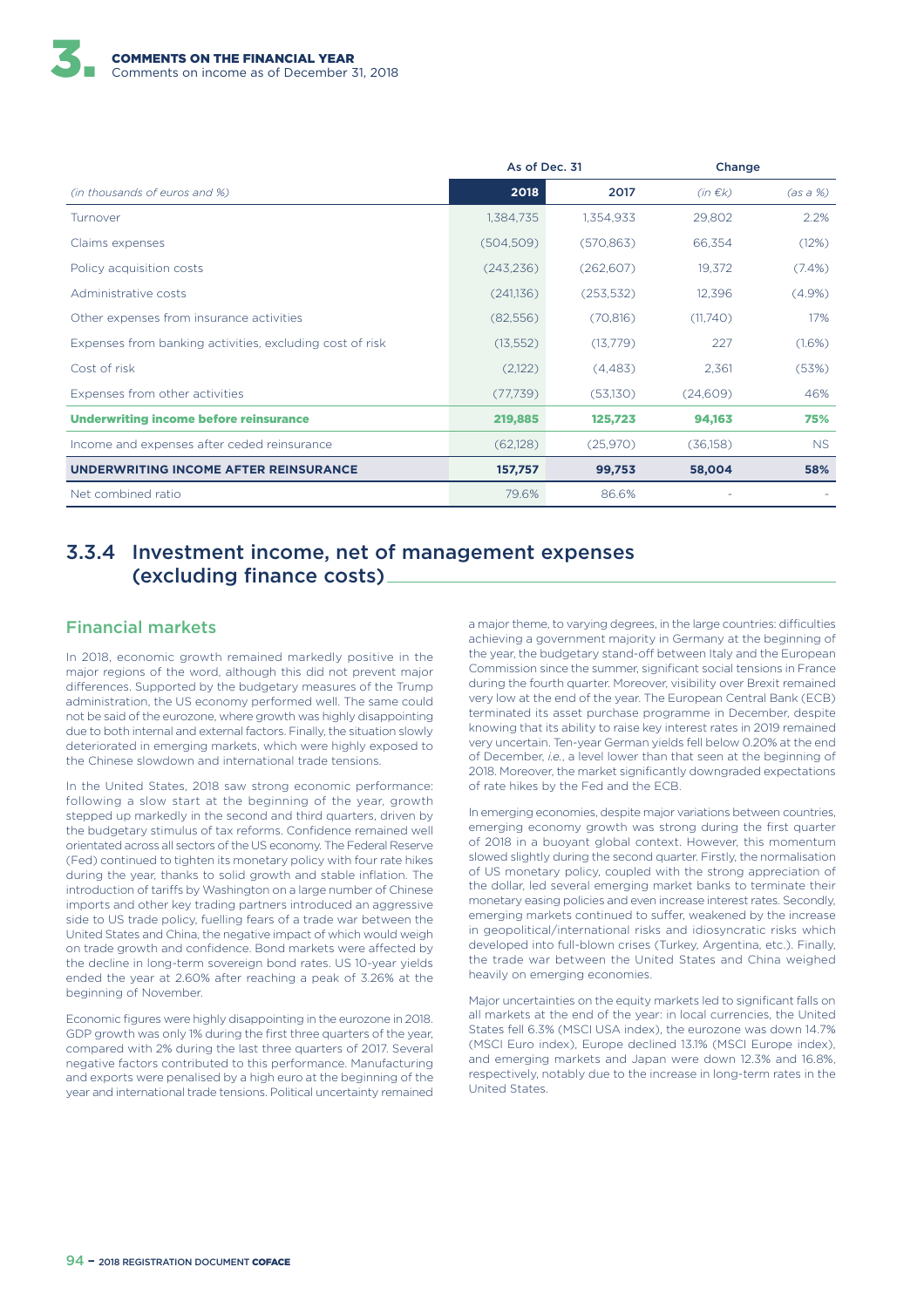#### Financial income

Against this economic backdrop, in the context of the defined strategic allocation, the Group decreased its exposure to investment-grade and high-yield corporate debt while increasing its exposure to sovereign debt. All these investments were made within a strictly defined risk framework. The quality of issuers, sensitivity of issues, dispersal of issuer positions and geographic regions are governed

The following table shows the financial portfolio by main asset class:

#### $\blacktriangleright$  Market value

by strict rules defined in the various management mandates granted to the Group's dedicated managers.

The market value of the portfolio decreased in the 2018 financial year due to the fall of equity markets and the widening of credit spreads, reflecting an uncertain economic environment hindered by fears of trade wars and geopolitical tensions.

| As of Dec. 31 |       |  |
|---------------|-------|--|
| 2018          | 2017  |  |
| 162           | 192   |  |
| 16            | 14    |  |
| 1,775         | 1,785 |  |
| 525           | 549   |  |
| 227           | 219   |  |
| 2,705         | 2,761 |  |
| 129           | 116   |  |
| 2,834         | 2,877 |  |
|               |       |  |

The results of these investments amounted to €45.4 million, of which €4.7 million in realised gains and impairment (*i.e.*, 1.7% of the 2018 average outstanding and 1.5% excluding gains and impairment), to be compared to €49.8 million, of which €12.3 million of gains and impairment/reversals in 2017 (1.8% of the 2017 average gains and 1.4% excluding gains and impairment). Despite challenging market conditions over the year which saw a widening in credit spreads and a major fall in equity markets, the Group managed to maintain a similar rate of return as in 2017.

As of Dec. 31

#### $\blacktriangleright$  Investment portfolio income

|                                            | AS OF DEC. 51 |               |
|--------------------------------------------|---------------|---------------|
| (in millions of euros)                     | 2018          | 2017          |
| Equities                                   | 5.5           | 6.7           |
| Fixed-income instruments                   | 30.9          | 36.8          |
| Investment properties                      | 9.0           | 6.3           |
| <b>Total investment portfolio</b>          | 45.4          | 49.8          |
| Of which realised gains and impairment     | 4.7           | 12.3          |
| Associated and non-consolidated companies  | 3.1           | $4.5^{\circ}$ |
| Net foreign exchange gains and derivatives | 7.8           | 4.5           |
| Financial and investment charges           | (5.2)         | (3.6)         |
| <b>TOTAL</b>                               | 51.1          | 55.3          |

After income from equity securities, foreign exchange and derivatives income, financial expense and investment charges, the Group's financial income for 2018 was €51.1 million.

Due to the decrease in revaluation reserves on the investment portfolio, which was mainly affected by the fall in credit and equity markets, the economic rate of return of financial assets was down 0.2% in 2018 *versus* 2.3% for the same period in 2017. The investment portfolio achieved its capital preservation objective in a context in which nearly all asset classes posted negative performance.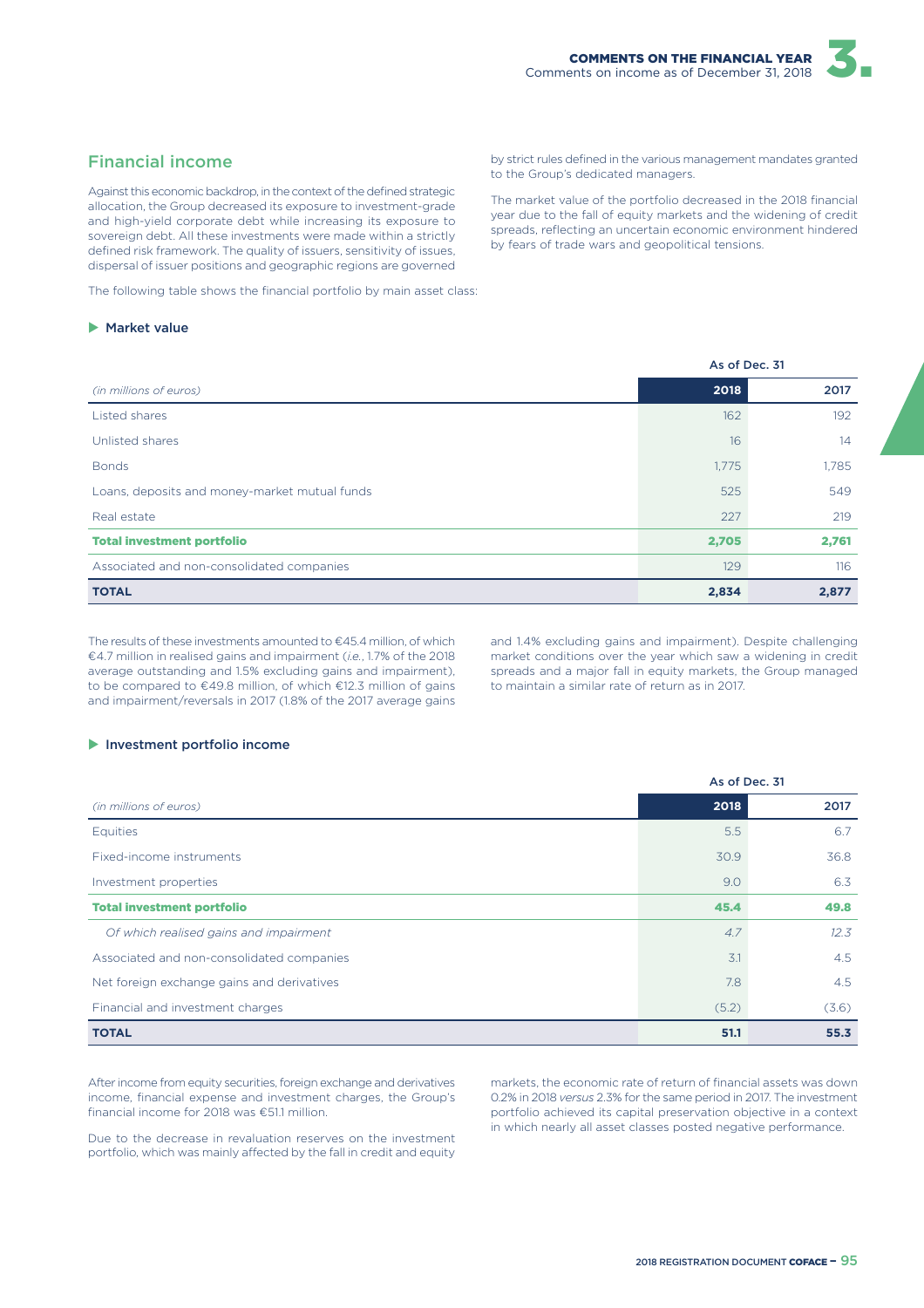# 3.3.5 Operating income

|                                                                                                                | As of Dec. 31 |       | Change       |           |                                                           |  |
|----------------------------------------------------------------------------------------------------------------|---------------|-------|--------------|-----------|-----------------------------------------------------------|--|
| (in millions of euros)                                                                                         | 2018          | 2017  | $(in \in m)$ | (as a %)  | (as a %: at<br>constant<br>scope and<br>exchange<br>rate) |  |
| <b>Consolidated operating income</b>                                                                           | 203.9         | 154.4 | 49.5         | 32%       | 35%                                                       |  |
| <b>Operating income including finance costs</b>                                                                | 186.2         | 136.3 | 49.9         | 37%       | 40%                                                       |  |
| Other operating income and expenses                                                                            | (5.0)         | (0.6) | (4.4)        | <b>NS</b> | <b>NS</b>                                                 |  |
| <b>OPERATING INCOME INCLUDING FINANCE COSTS</b><br>AND EXCLUDING OTHER OPERATING INCOME<br><b>AND EXPENSES</b> | 191.2         | 136.9 | 54.3         | 40%       | 43%                                                       |  |

Consolidated operating income increased 35% at constant scope and exchange rate, from €154.4 million for the financial year ended December 31, 2017 to €203.9 million for the financial year ended December 31, 2018.

Current operating income, including finance costs and excluding non-recurring items (other operating income and expenses), increased by €54.3 million (up 43% at constant scope and exchange rate) from €136.9 million in 2017 to €191.2 million in 2018.

The net combined ratio, including extraordinary items, fell by 7 percentage points, from 86.6% in 2017 to 79.6% in 2018, including a decline of 6.2 percentage points in net loss ratio and a decline of 0.7 percentage points of cost ratio.

Other operating income and expenses amounted to a negative €5.0 million and mainly included:

- ◆ for other operating income:
	- reversals of provisions after paid compensation as part of the lease negotiation for the Bois-Colombes head office for €5.2 million,
	- reversals of provisions no longer required in Brazil and Belgium for a total of €3.1 million;
- ◆ for other operating expenses:
	- restructuring costs totalling €5.7 million,
	- €5.0 million in compensation paid to sales agents in North America as part of their in-sourcing,
	- capital losses on the disposal of Cofacrédit securities totalling €2.2 million.

All regions contributed positively to operating income, including Asia-Pacific, where a return to better fortunes was confirmed.

|                                                                                          | As of Dec. 31 |        |        | Share of                         |
|------------------------------------------------------------------------------------------|---------------|--------|--------|----------------------------------|
| Change in operating income consolidated by invoicing region<br>(in millions of euros)    | 2018          | 2017   | Change | annual total<br>at Dec. 31, 2018 |
| Western Europe                                                                           | 34.9          | 55.2   | (20.3) | 15%                              |
| Northern Europe                                                                          | 53.0          | 54.9   | (1.9)  | 22%                              |
| Mediterranean & Africa                                                                   | 71.3          | 45.2   | 26.1   | 30%                              |
| North America                                                                            | 13.0          | 7.4    | 5.6    | 5%                               |
| Central Europe                                                                           | 28.7          | 30.7   | (2.0)  | 12%                              |
| Asia-Pacific                                                                             | 26.1          | (12.1) | 38.1   | 11%                              |
| Latin America                                                                            | 9.7           | 12.1   | (2.4)  | 4%                               |
| <b>TOTAL (EXCLUDING INTER-REGIONAL FLOWS AND HOLDING</b><br><b>COST NOT RE-INVOICED)</b> | 236.6         | 193.4  | 43.2   | 100%                             |

# 3.3.6 Net income for the year (attributable to owners of the parent)

The effective tax rate of the Coface Group fell from 40.8% in 2017 to 34.4% in 2018, a normalisation of 6.4 percentage points thanks to the return to profitability of emerging markets.

Net income (attributable to owners of the parent) for the year stood at €122.3 million, a 47% increase compared with the financial year ended December 31, 2017 (€83.2 million).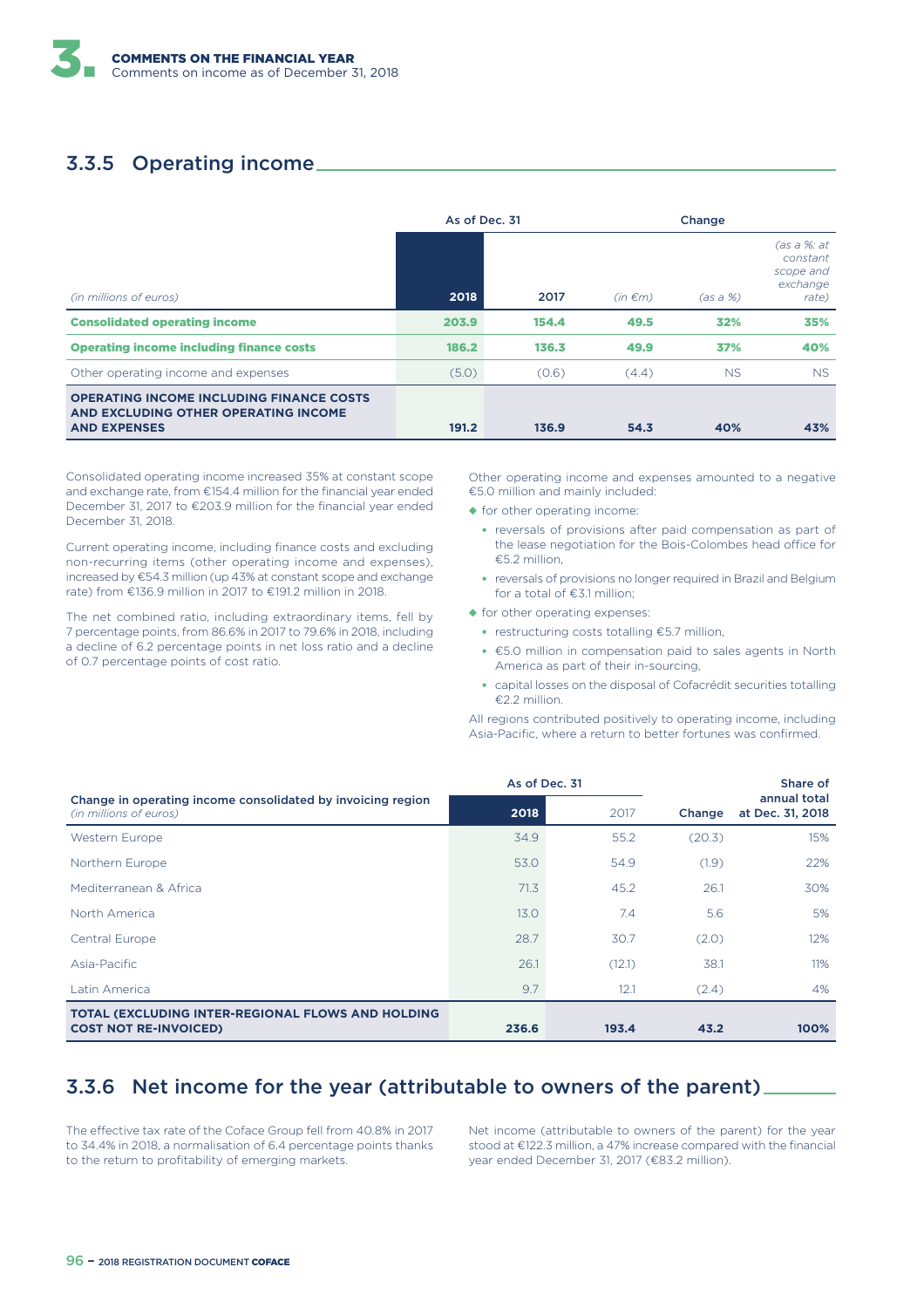

### 3.3.7 Parent company net income

The net income of COFACE SA in 2018 amounted to €122.6 million, compared to €20.8 million in 2017. This figure can be primarily explained by the payment of the dividend by Compagnie française d'assurance pour le commerce extérieur, the Group's operating subsidiary, totalling €133.4 million in 2018, compared with €277 million in 2017

# **3.4 GROUP CASH AND CAPITAL RESOURCES**

Information in this section is derived from the statement of cash flows in the consolidated financial statements and from Note 9 "Cash and cash equivalents" in the Company's consolidated financial statements.

|                                                     | As of Dec. 31 |         |
|-----------------------------------------------------|---------------|---------|
| (in millions of euros)                              | 2018          | 2017    |
| Net cash flows generated from operating activities  | 124.8         | 210.7   |
| Net cash flows generated from investment activities | 31.3          | (221.9) |
| Net cash flows generated from financing activities  | (116.0)       | (42.0)  |

|                                                  | As of Dec. 31 |        |  |
|--------------------------------------------------|---------------|--------|--|
| (in millions of euros)                           | 2018          | 2017   |  |
| Cash and cash equivalents at beginning of period | 264.3         | 332.1  |  |
| Cash and cash equivalents at end of period       | 302.4         | 264.3  |  |
| Net change in cash                               | 38.1          | (67.7) |  |

# 3.4.1 Group debt and sources of financing

The Group's debt comprises financial debt (financing liabilities) and operating debt linked to its factoring activities (composed of "Amounts due to banking sector companies" and "Debt securities").

|                                         | As of Dec. 31 |         |
|-----------------------------------------|---------------|---------|
| (in millions of euros)                  | 2018          | 2017    |
| Subordinated borrowings                 | 388.7         | 388.2   |
| <b>Sub-total financial debt</b>         | 388.7         | 388.2   |
| Amounts due to banking sector companies | 660.2         | 568.7   |
| Debt securities                         | 1,537.6       | 1,636.9 |
| <b>Sub-total operating debt</b>         | 2,197.8       | 2,205.6 |

#### Financial debt

For the financial year ended December 31, 2018, the Group's financing liabilities, totalling €388.7 million, exclusively include the subordinated borrowing.

These fixed-rate (4.125%) subordinated notes (maturing on March 27, 2024) were issued on March 27, 2014 by COFACE SA for a nominal amount of €380 million.

The issue allowed the Group to optimise its capital structure, which had previously been characterised by an extremely low debt ratio (less than 1% at end-2013), and to strengthen its regulatory equity.

These securities are irrevocably and unconditionally guaranteed on a subordinated basis by Compagnie française d'assurance pour le commerce extérieur, the Group's main operating entity.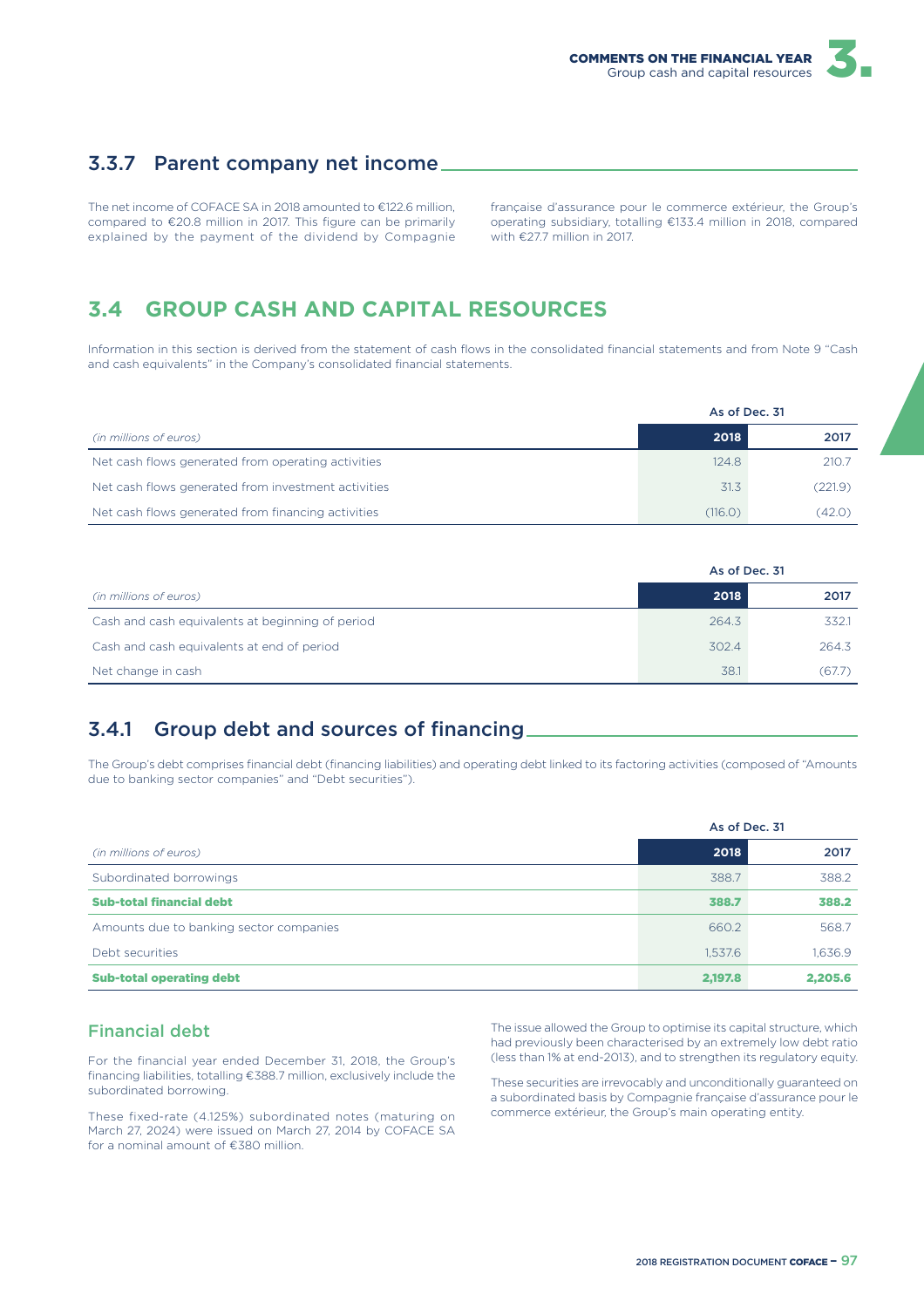#### Operating debt linked to the factoring business

The Group's operating debt is mainly linked to financing for its factoring activities.

This debt, which includes "Amounts due to banking sector companies" and "Debt securities" items, corresponds to sources of refinancing for the Group's factoring companies (Coface Finanz in Germany and Coface Poland Factoring in Poland).

Amounts due to banking sector companies, which correspond to drawdowns on the bilateral credit lines (see "Bilateral credit lines" below) set up with various banking partners of Coface Finanz and Coface Poland Factoring and the Group's leading local banks, amounted to €660.2 million for the financial year ended on December 31, 2018.

Borrowings represented by securities amounted to €1,537.6 million for the financial year ended on December 31, 2018, including:

- ◆ the Senior units issued by the Vega securitisation fund under the Coface Finanz factoring receivables securitisation programme (see paragraph below "Securitisation Programme"), in the amount of €1,089.2 million; and
- ◆ commercial paper issued by COFACE SA (see paragraph below "Commercial paper programme") to finance the activity of Coface Finanz in the amount of €448.4 million.

#### Coface Group's main sources of operational financing

To date, the Coface Group's main sources of operational financing are:

- ◆ a securitisation programme to refinance its trade factoring receivables for a maximum amount of €1,195 million;
- ◆ a commercial paper programme for a maximum amount of €650 million; and
- ◆ bilateral credit lines for a maximum total amount of €971.5 million.

In February 2012, the Group took a first step towards achieving financial autonomy by implementing a factoring receivables securitisation programme dedicated to financing the business of Coface Finanz (Germany) and implemented a commercial paper programme dedicated to factoring financing.

In 2014, a structural addition was introduced into the securitisation programme which allowed the maximum amount of the programme to be increased to €1,195 million (recall that the initial amount was €1,100 million). At the end of 2015, the securitisation programme was renewed ahead of schedule, for an unchanged maximum amount.

In 2017, the Group continued to set up new bilateral lines in Germany and Poland. At the end of 2017, the securitisation programme was entirely renewed ahead of schedule, for a period of five years and for an unchanged amount. Concerning the commercial paper issue programme, the Group restructured the credit lines likely to be drawn should the commercial paper market shut down. Since July 28, 2017, the Group has had a syndicated loan maturing in three years with two one-year extension options for a maximum amount of €700 million. This loan replaces the bilateral credit lines

covering the maximum amount of the €600 million commercial paper programme on the one hand, and includes an additional liquidity line of €100 million available to factoring entities if needed.

On June 8, 2018, Coface Poland Factoring and a group of partner banks set up a €300 million multi-currency syndicated loan. This loan partially replaces existing bilateral credit lines. The loan has a two-year maturity with the option of a one-year extension, at the lenders' discretion. The maximum amount of the commercial paper programme was increased to €650 million with the option to issue commercial paper in euros, dollars and pound sterling.

At December 31, 2018, the amount of the Coface Group's debt linked to its factoring activities amounted to €2,197.8 million.

#### (a) Securitisation programme

In connection with the refinancing of its factoring activities, in February 2012 the Group implemented a securitisation programme for its factoring trade receivables for a maximum total amount of €1,100 million, guaranteed by Compagnie française d'assurance pour le commerce extérieur. The maximum amount of the programme increased by €95 million, thanks to a structural addition set up in July 2014. The ceding entity was Coface Finanz, the German wholly-owned subsidiary of Compagnie française d'assurance pour le commerce extérieur. The purchaser of the receivables is a French securitisation mutual fund, Vega, governed by the stipulations of the French Monetary and Financial Code. The Group gained initial funding from this ceded reinsurance, with 35% of the programme due in one year and the remaining 65% in three years. On February 3, 2014, the Group reached an agreement with the banks in charge of the funding, to renew the funding due in one year and extend the three-year portion of the funding, which was accordingly raised to 75% of the programme size. Thanks to the additional financing that was introduced in July 2014, the share of financing at three years reached 77%. The securitisation programme was completely renewed early in December 2017, *i.e.*, for a maximum amount of €1,195 million and financing units of 23% and 77%, respectively, on maturities of one and three years. The main monitoring indicators for the programme include the default ratio, the delinquency ratio and the dilution ratio. The priority units issued by the Vega securitisation mutual fund were subscribed and refinanced by four vehicles issued in consideration for the short-term securities. The subordinated units were underwritten by Coface Poland Factoring.

At December 31, 2018, €1,089.2 million had been used under this programme.

This Securitisation Programme includes a number of usual earlypayment cases associated with such a programme, concerning the financial position of Coface Finanz (the ceding company) and other Group entities (including certain indicators regarding the quality of the ceded receivables), and linked to the occurrence of various events, such as:

- ◆ payment default of Coface Finanz or of Compagnie française d'assurance pour le commerce extérieur for any sum due under the securitisation mutual fund;
- ◆ the cross default of any Group entity pertaining to debt above €100 million;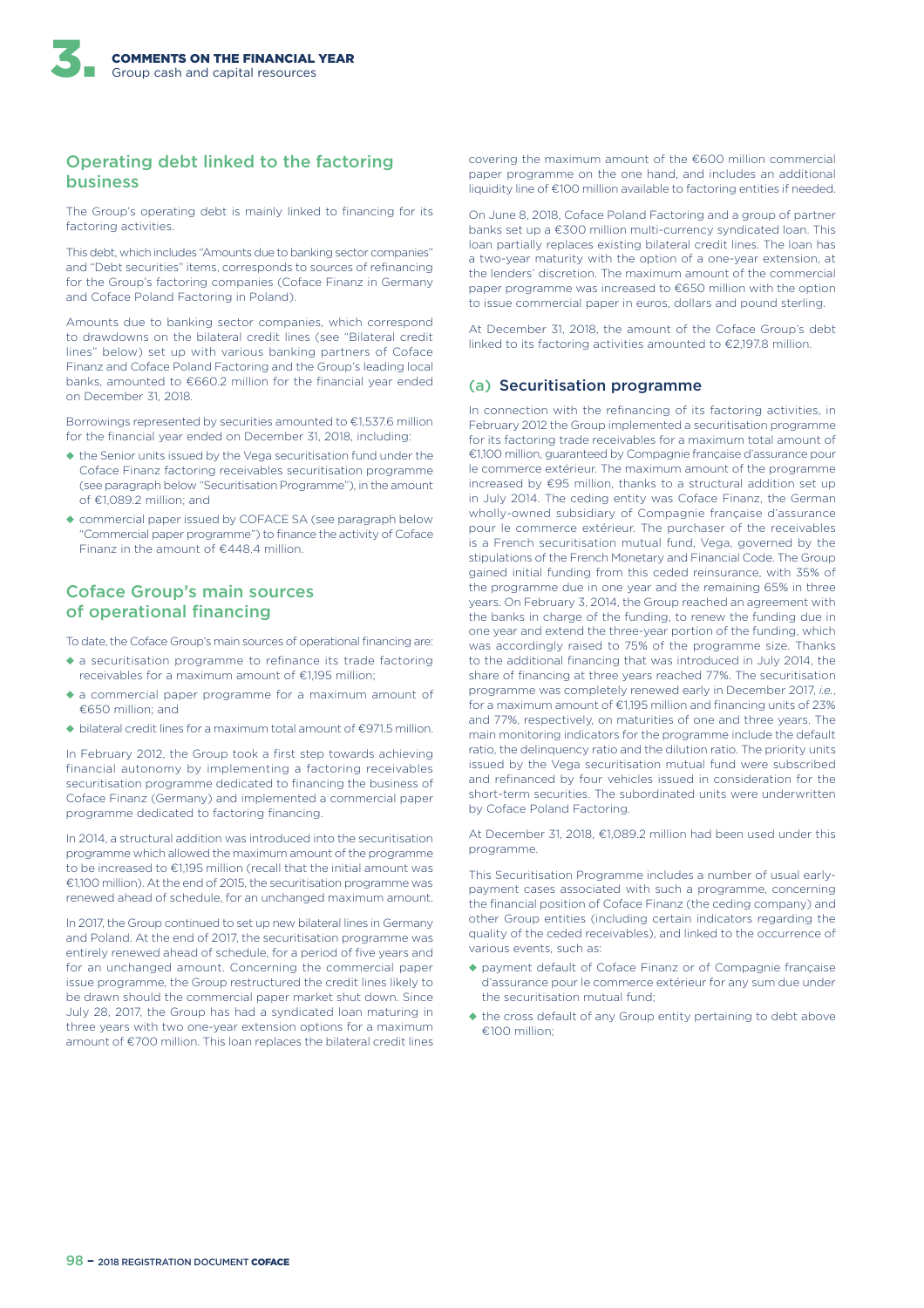

- ◆ closure of the asset-backed commercial paper market for a consecutive period of 180 days;
- ◆ winding-up proceedings against Coface Finanz, Coface Poland Factoring, the Company or Compagnie française d'assurance pour le commerce extérieur;
- ◆ the discontinuance or substantial change to the activities practised by Coface Finanz or by Compagnie française d'assurance pour le commerce extérieur;
- ◆ a downgrading of the financial rating of Compagnie française d'assurance pour le commerce extérieur below BBB- for the

The three covenants set by the Securitisation Programme include:

main funding (maximum amount of €1,100 million) and to below A for additional funding (maximum amount of €95 million);

◆ as well as in case of non-compliance with one of the covenants linked to the quality of the portfolio of ceded factoring receivables.

The securitisation programme does not contain a change of control clause for the Company, but contains restrictions regarding the change of control in Compagnie française d'assurance pour le commerce extérieur and the factoring companies resulting in their exit from the Group.

| Covenant          | <b>Definition</b>                                                                                   | <b>Trigger threshold</b> |
|-------------------|-----------------------------------------------------------------------------------------------------|--------------------------|
| Default ratio     | Three-month moving average of the rate of unpaid receivables<br>beyond 60 days after their due date | $> 2.24\%$               |
| Delinguency ratio | Three-month moving average of the rate of unpaid receivables<br>beyond 30 days after their due date | $> 5.21\%$               |
| Dilution ratio    | Three-month moving average of the dilution ratio                                                    | > 971%                   |

At December 31, 2018, the Group had complied with all of these covenants.

#### (b) Bilateral credit lines

In connection with the refinancing of its factoring business, the Group also introduced, mainly through its subsidiaries, a certain number of bilateral credit lines and bank overdrafts for a total maximum amount of €971.5 million:

- ◆ bilateral credit lines and bank overdrafts concluded with six German banks (the "German credit lines") and two Polish banks (the "Polish bank overdrafts") for a maximum amount of €247.5 million. These bilateral credit lines and bank overdrafts were concluded for a maximum period of one to two years. Some German credit lines contain the usual clauses, such as: borrower compliance with a specified net asset level; and borrower change of control clause and benefit for the lender of the strictest financial covenant granted by the borrower to other financial institutions. The Polish overdraft facilities contain the standard commitments. At December 31, 2018, €119.4 million had been drawn down under the German credit lines and €5.7 million had been used under the Polish bank overdrafts;
- ◆ bilateral credit lines concluded with the Group's eight relationship banks:
	- four lines for a maximum total amount of  $E$ 215 million for Coface Finanz (with maturities ranging between one and three years), of which €116 million had been drawn down as of December 31, 2018,
	- three lines for a maximum total amount of €209 million for Coface Poland Factoring (with maturities ranging between one and two years), of which €153 million had been drawn down as of December 31, 2018,
	- a syndicated loan facility for a total amount of €300 million for Coface Poland Factoring, of which €231 million had been drawn down as of December 31, 2018.

#### (c) Commercial paper programme

The Group has a commercial paper issuance programme that was extended in October 2015 and increased in June 2018 to reach a maximum amount of €650 million. Under this programme, the Company frequently issues securities with due dates ranging generally between one and six months. At December 31, 2018, securities issued under the commercial paper programme totalled €448.4 million. The programme was rated P-2 by Moody's and F1 by Fitch.

Should the commercial paper market shut down, since July 28, 2017 the Group has had a currently unused syndicated loan, granted for a period of three years with two one-year extension options and covering the maximum amount of the commercial paper issue programme (€650 million). This loan replaces the former bilateral credit lines in force in the event of market shut down. The agreement regulating this syndicated loan contains the usual restrictive clauses (such as a negative pledge clause, prohibition from assigning the assets outside the Group above a specified threshold or restrictions related to the discontinuance or any substantial change in the Group's business activities) and early repayment clauses (payment default, cross default, non-compliance with representations, warranties and commitments, significant adverse change affecting the Company and its capacity to meet its obligations under these bilateral credit lines, insolvency and winding-up proceedings), in line with market practices.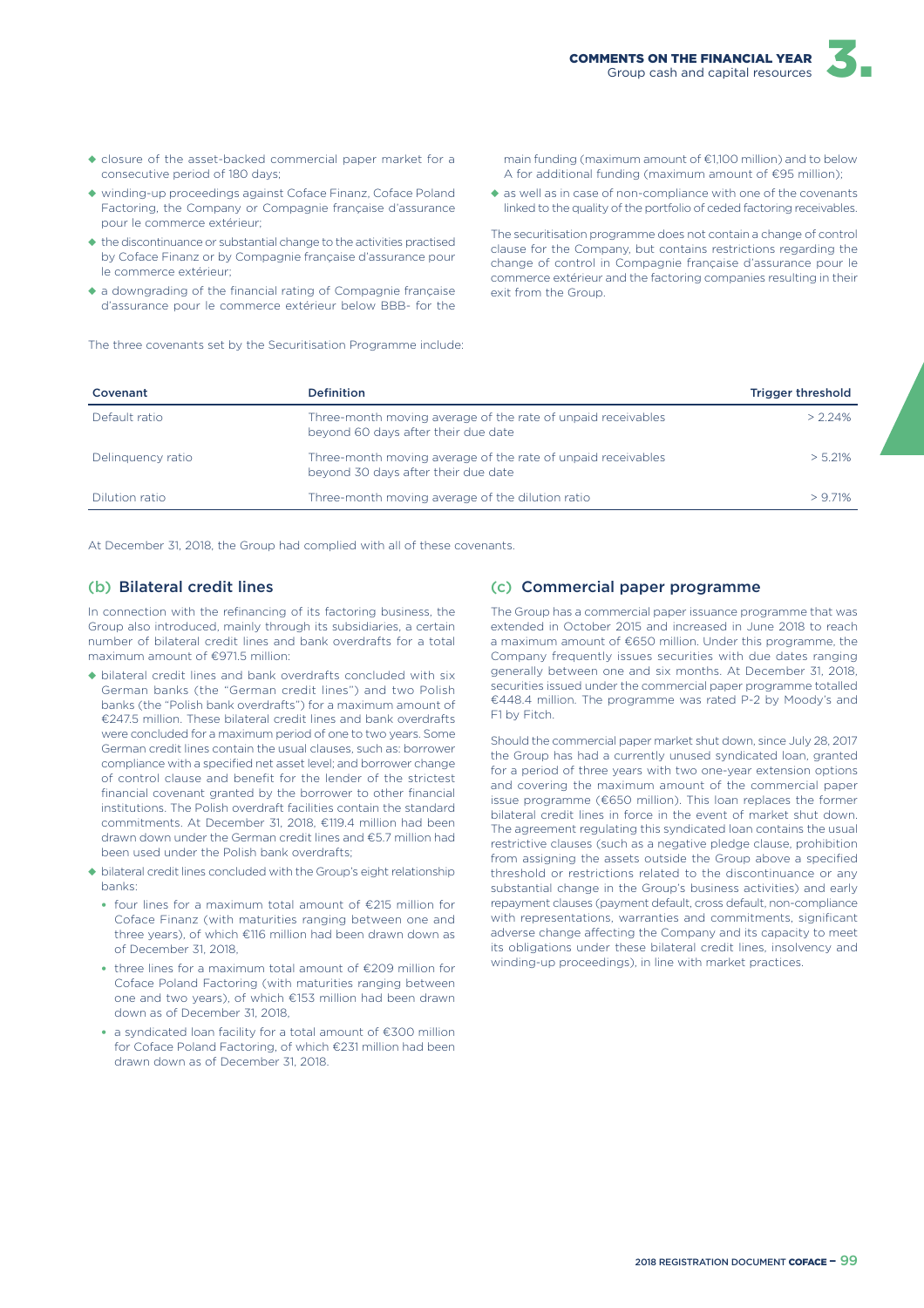# 3.4.2 Solvency of the Group (1)

In accordance with the regulations, the Group also measures its financial strength based on the capital requirement (amount of equity required to cover its managed risks) according to the Solvency II Regulation standard formula for its insurance business and according to bank regulations for the Group's financing companies. The change in capital requirement depends on numerous factors and parameters linked to changes in the loss ratio, underwriting volumes, risk volatility, the sequencing of loss settlement and the asset types invested in the Company's balance sheet.

For insurance activities, pursuant to the Solvency II Regulation which became effective on January 1, 2016, the Group proceeded with the calculation of the solvency capital requirement (SCR) under the standard formula introduced by European Directive No. 2009/138/EC on December 31, 2018. The Group's SCR evaluates the risks linked to pricing, underwriting, establishment of provisions, as well as market risks and operating risks. It takes account of frequency risks and severity risks. This calculation is calibrated to cover the risk of loss corresponding to a 99.5% quantile at a one-year horizon. As of December 31, 2018, the estimated amount of the Group's capital requirement (including the SCR calculated according to the standard formula) amounted to €1,238 million, compared with  $\epsilon$ 1,262 million<sup>(2)</sup> at year-end 2017.

The Group also calculates the capital requirement for the factoring business. At December 31, 2018, the required capital for the factoring business was estimated at €251 million by applying a rate of 9.875% to the risk-weighted assets, or RWA. The Group is considering making a prudent estimate, given that the German and Polish local regulators (the two countries in which the Group operates its factoring business) have not defined specific mandatory capital requirements for factoring companies.

The amount of the capital requirement for the insurance business and the capital requirement for the factoring business is comparable with the available capital, which as of December 31, 2018 totalled €2,091 million.

As of December 31, 2018, the capital requirement solvency ratio (ratio between the Group's available capital and its capital requirement for insurance and factoring) amounted to 169%, compared to 164% at the end of 2017 estimated according to the model applicable under Solvency II.

The table below presents the items for calculating the capital requirement coverage ratio in the Group's standard formula (2):

| (in millions of euros)                                                                              | As of Dec. 31,<br>2018 | As of Dec. 31,<br>$2017^{(3)}$ |
|-----------------------------------------------------------------------------------------------------|------------------------|--------------------------------|
| Total equity                                                                                        | 1,807                  | 1,803                          |
| - Goodwill and other intangible assets (net of deferred taxes)                                      | (198)                  | (196)                          |
| + Revaluation of provisions using the best estimate method (net of deferred taxes)                  | 325                    | 257                            |
| - Consolidation under the equity method of non-consolidated subsidiaries (net of deferred<br>taxes) | (87)                   | (76)                           |
| +/- Other adjustments*                                                                              | (49)                   | (46)                           |
| - Dividend payments                                                                                 | (122)                  | (83)                           |
| + Subordinated debt (valued at market value)                                                        | 416                    | 416                            |
| = Solvency II available own funds (A)                                                               | 2,091                  | 2,074                          |
| Capital requirement - Insurance (SCR in standard formula) (B)                                       | 987                    | 1,015                          |
| Capital requirement - Factoring (C)                                                                 | 251                    | 247                            |
| Standard capital requirement formula $(D) = (B) + (C)$                                              | 1,238                  | 1,262                          |
| SOLVENCY RATIO (E) = $(A)/(D)$                                                                      | 169%                   | 164%                           |

*\* Mainly linked to the revaluation of certain balance sheet items, including the adjustment following the equity availability test.*

*<sup>(1)</sup> Information relating to solvency is not audited.*

*<sup>(2)</sup> This estimated solvency ratio is a preliminary calculation carried out in line with Coface's interpretation of Solvency II; the final calculation may*  differ from the result of this preliminary calculation. The solvency ratio is not audited.

*<sup>(3)</sup> Includes the estimated calculation of capital required for the factoring of €247 million taking into account the early adoption under the standard approach of credit risk under CRD 4 Regulations. The final solvency ratio at December 31, 2017 was 164%.*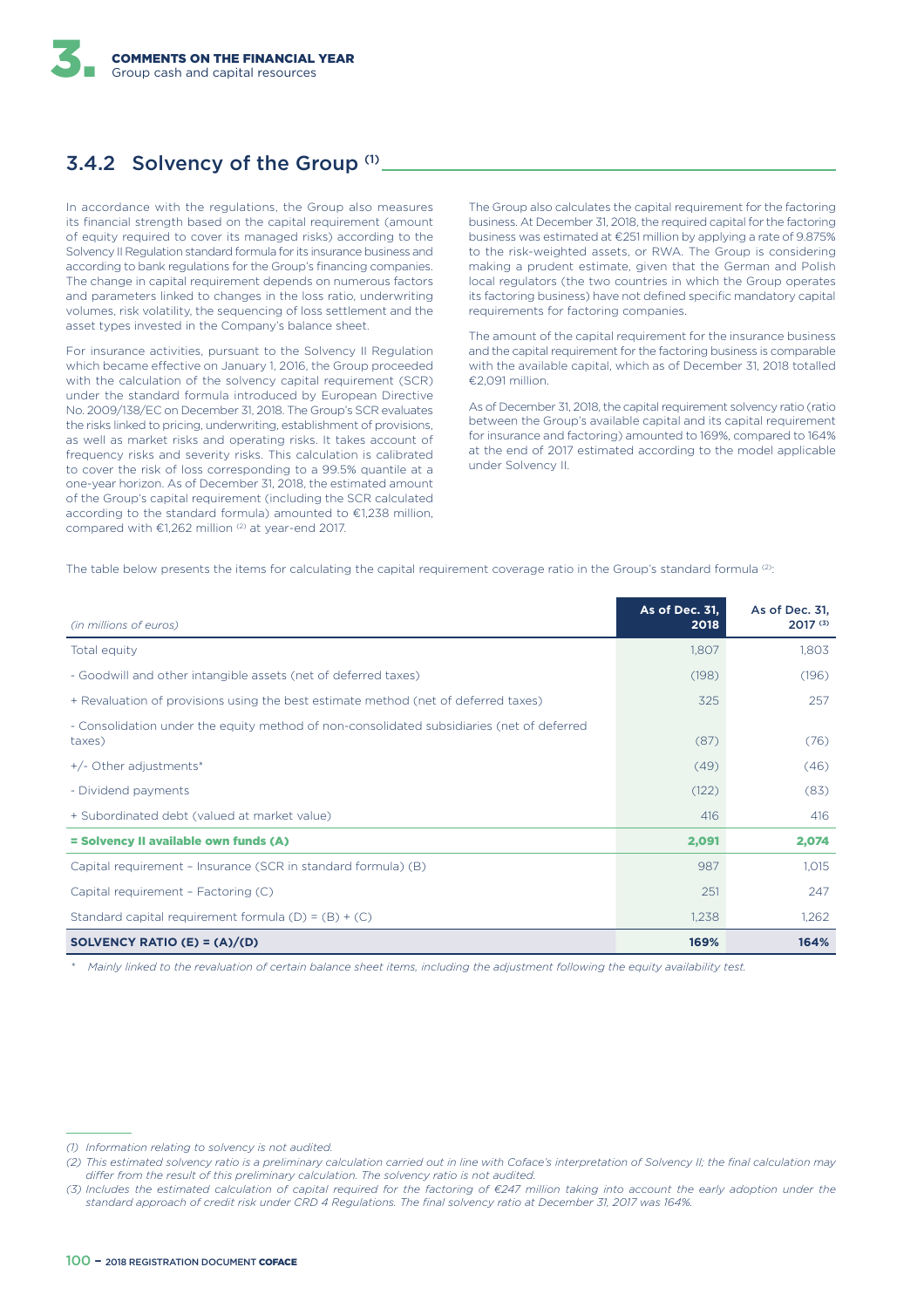

The Group is also currently working on a partial internal model as part of the implementation of Solvency II. Discussions have begun with the ACPR aimed at validating its partial internal model in order to calculate, based on the Coface Group's specific risk management, its capital requirements under Solvency II.



## 3.4.3 Return on equity

The return on equity ratio is used to measure the return on the Group's invested capital. Return on average tangible equity (or RoATE) is the ratio between net attributable income (attributable to owners

of the parent) and the average of attributable accounting equity (attributable to owners of the parent) restated for intangible items (intangible asset values).

The table below presents the elements used to calculate the Group's RoATE over the 2017-2018 period:

|                                                                |       | As of Dec. 31         |       |
|----------------------------------------------------------------|-------|-----------------------|-------|
| (in millions of euros)                                         | 2018  | $2018$ <sup>(1)</sup> | 2017  |
| Accounting equity (attributable to owners of the parent) - A   | 1.806 | $1,810^{(2)}$         | 1.803 |
| Intangible assets - B                                          | 221   | 221                   | 217   |
| Equity, net of intangible assets $- C (A - B)$                 | 1,586 | 1,589                 | 1.585 |
| Average equity, net of intangible assets - D ( $[C + C_1]/2$ ) | 1.585 | 1.587                 | 1.562 |
| Net income (attributable to owners of the parent) $- E$        | 122.3 | 126.2                 | 83.2  |
| $ROATE - E/D$                                                  | 7.7%  | 8.0%                  | 5.3%  |

*(1) Calculation restated for non-recurring items.*

*(2) Recalculated on the basis of net income excluding non-recurring items.*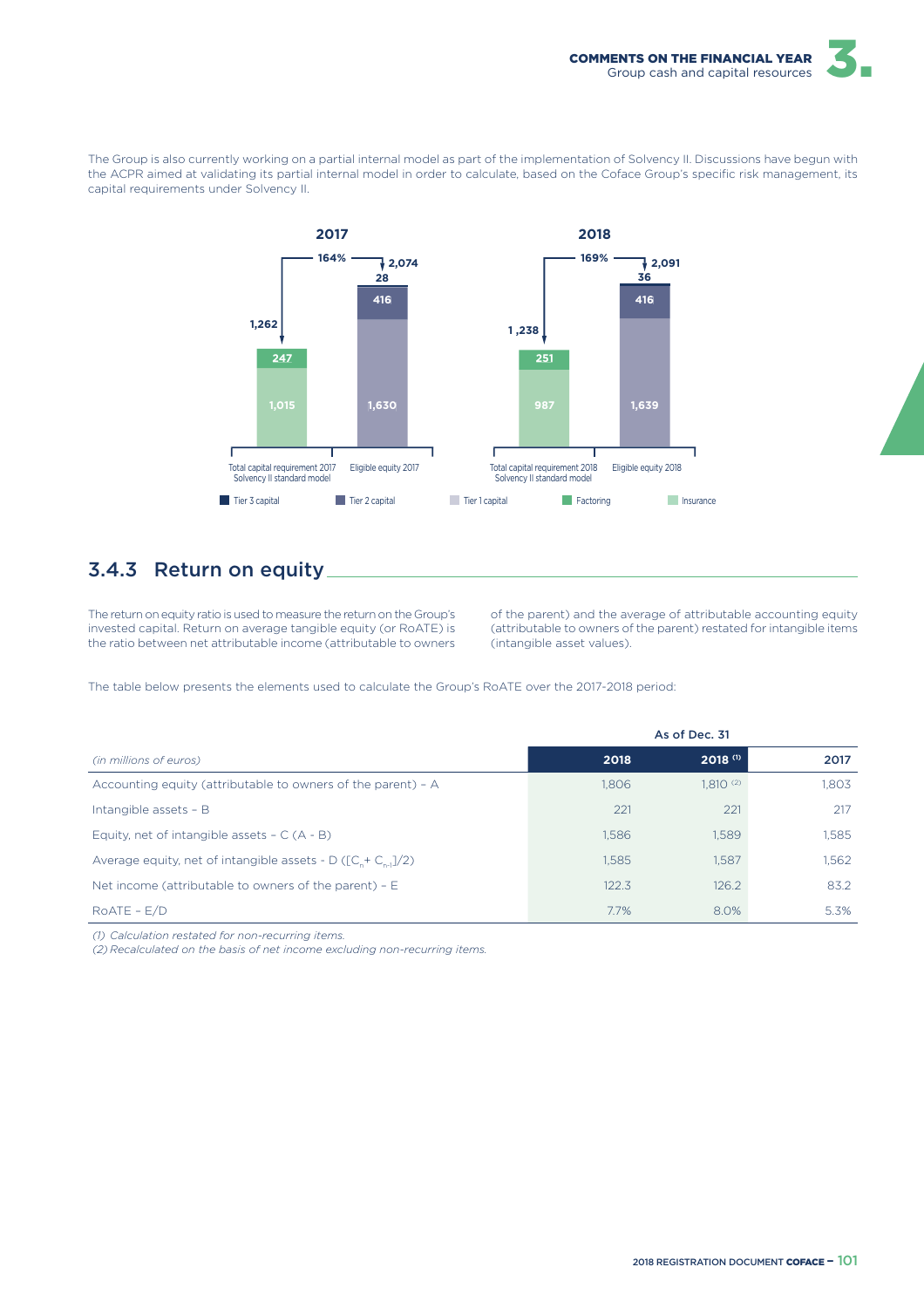# 3.4.4 Off-balance sheet commitments.

Most of the Group's off-balance sheet commitments concern certain credit lines, guarantees received (pledged securities received from reinsurers corresponding to deposits made by reinsurers under commitments binding them to the Coface Group) and transactions on financial markets.

The table below presents the details of the Group's off-balance sheet commitments for the 2017-2018 period:

| (in thousands of euros)                              | Dec. 31, 2018 | <b>Related to</b><br>financing | <b>Related to</b><br>operating<br>activities |
|------------------------------------------------------|---------------|--------------------------------|----------------------------------------------|
| <b>Commitments given</b>                             | 1,098,565     | 1,075,637                      | 22,928                                       |
| Surety and letters of credit                         | 1,075,637     | 1,075,637                      |                                              |
| Property quarantees                                  | 7,500         |                                | 7,500                                        |
| Financial commitments in respect of equity interests | 15,428        |                                | 15,428                                       |
| <b>Commitments received</b>                          | 1,443,393     | 1,026,777                      | 416,616                                      |
| Endorsements and letters of credit                   | 140,063       |                                | 140,063                                      |
| Guarantees                                           | 174,053       |                                | 174,053                                      |
| Credit lines linked to commercial paper              | 700,000       | 700,000                        |                                              |
| Credit lines linked to factoring                     | 326,777       | 326,777                        |                                              |
| Contingent capital                                   | 100,000       |                                | 100,000                                      |
| Financial commitments in respect of equity interests | 2,500         |                                | 2,500                                        |
| <b>Guarantees received</b>                           | 356,927       |                                | 356,927                                      |
| Securities pledged as collateral by reinsurers       | 356,927       |                                | 356,927                                      |
| <b>Financial market transactions</b>                 | 250,081       |                                | 250,081                                      |

|                                                      |               | <b>Related to</b> | <b>Related to</b><br>operating |
|------------------------------------------------------|---------------|-------------------|--------------------------------|
| (in thousands of euros)                              | Dec. 31, 2017 | financing         | <b>activities</b>              |
| <b>Commitments given</b>                             | 1,085,684     | 1,047,117         | 38,567                         |
| Endorsements and letters of credit                   | 1.047.117     | 1.047.117         |                                |
| Property guarantees                                  | 7.500         |                   | 7,500                          |
| Financial commitments in respect of equity interests | 31,067        |                   | 31,067                         |
| <b>Commitments received</b>                          | 1,366,164     | 962,506           | 403,658                        |
| Endorsements and letters of credit                   | 138.598       |                   | 138,598                        |
| Guarantees                                           | 162.194       |                   | 162,194                        |
| Credit lines linked to commercial paper              | 700,000       | 700.000           |                                |
| Credit lines linked to factoring                     | 262,506       | 262,506           |                                |
| Contingent capital                                   | 100,000       |                   | 100,000                        |
| Financial commitments in respect of equity interests | 2,866         |                   | 2,866                          |
| <b>Guarantees received</b>                           | 318,779       |                   | 318,779                        |
| Securities lodged as collateral by reinsurers        | 318,779       |                   | 318,779                        |
| <b>Financial market transactions</b>                 | 95,501        |                   | 95,501                         |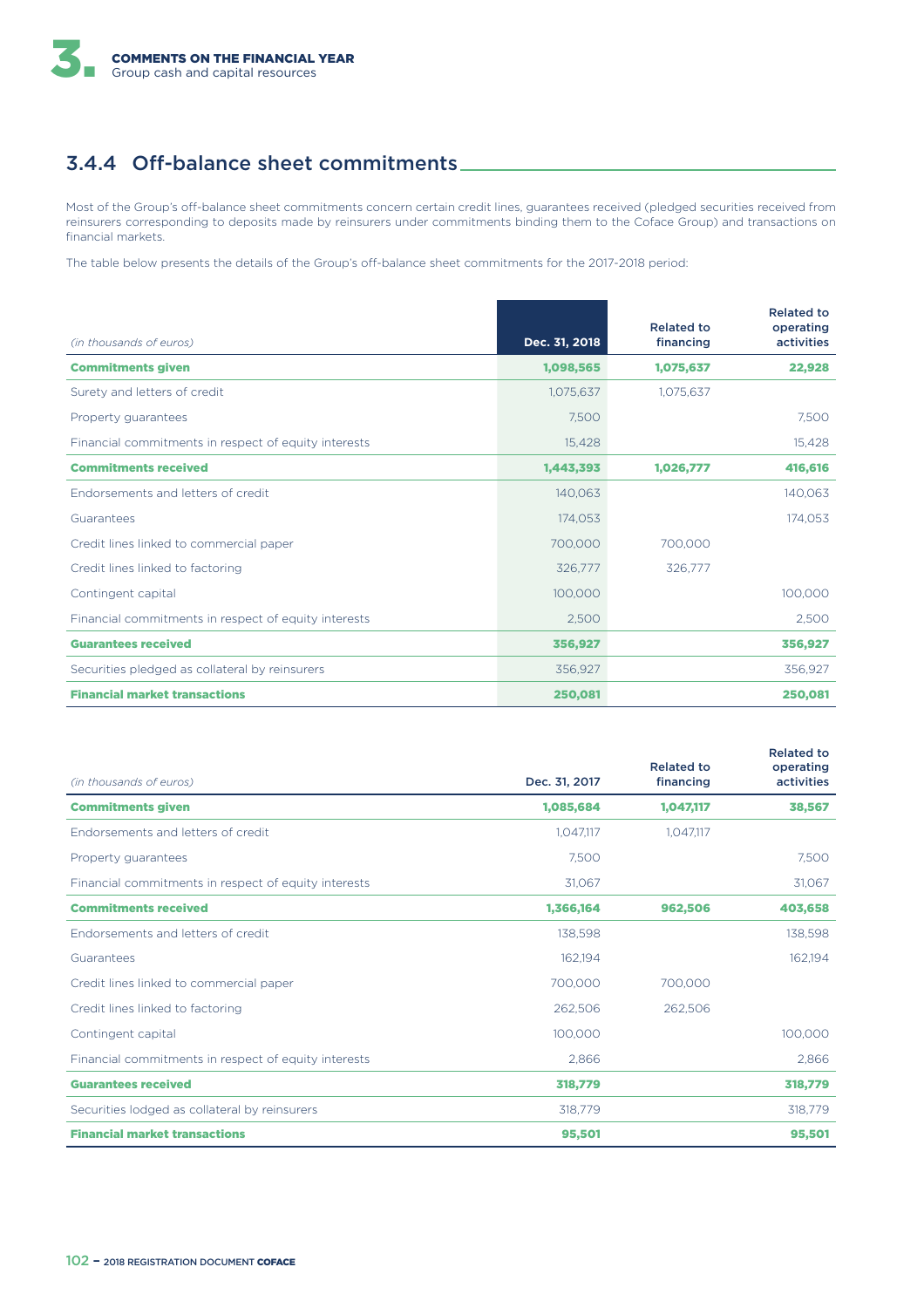Guarantees and letters of credit totalling €1,075,637 thousand for the financial year ended December 31, 2018 correspond mainly to:

- ◆ a joint guarantee of €380,000 thousand in favour of investors in COFACE SA subordinated notes' (10-year maturity);
- ◆ various joint guarantees totalling €695,637 thousand given by the Group, in particular to banks financing the factoring business.

Collateral concerns Coface Re for €309,712,000 and Compagnie française pour le commerce extérieur for €47,215,000.

The syndicated loan for a maximum amount of €700 million for the financial year ended December 31, 2018 includes the coverage of the Group's commercial paper issuance programme for €650 million and an additional liquidity line of €50 million available to factoring entities if needed (see Section 3.4.1 "Group debt and sources of financing").

# **3.5 POST-CLOSING EVENTS**

(ACCORDING TO ITEM 20.9 OF ANNEX I TO EC REGULATION 809/2004)

There has been no significant change to the Group's financial or commercial position since December 31, 2018.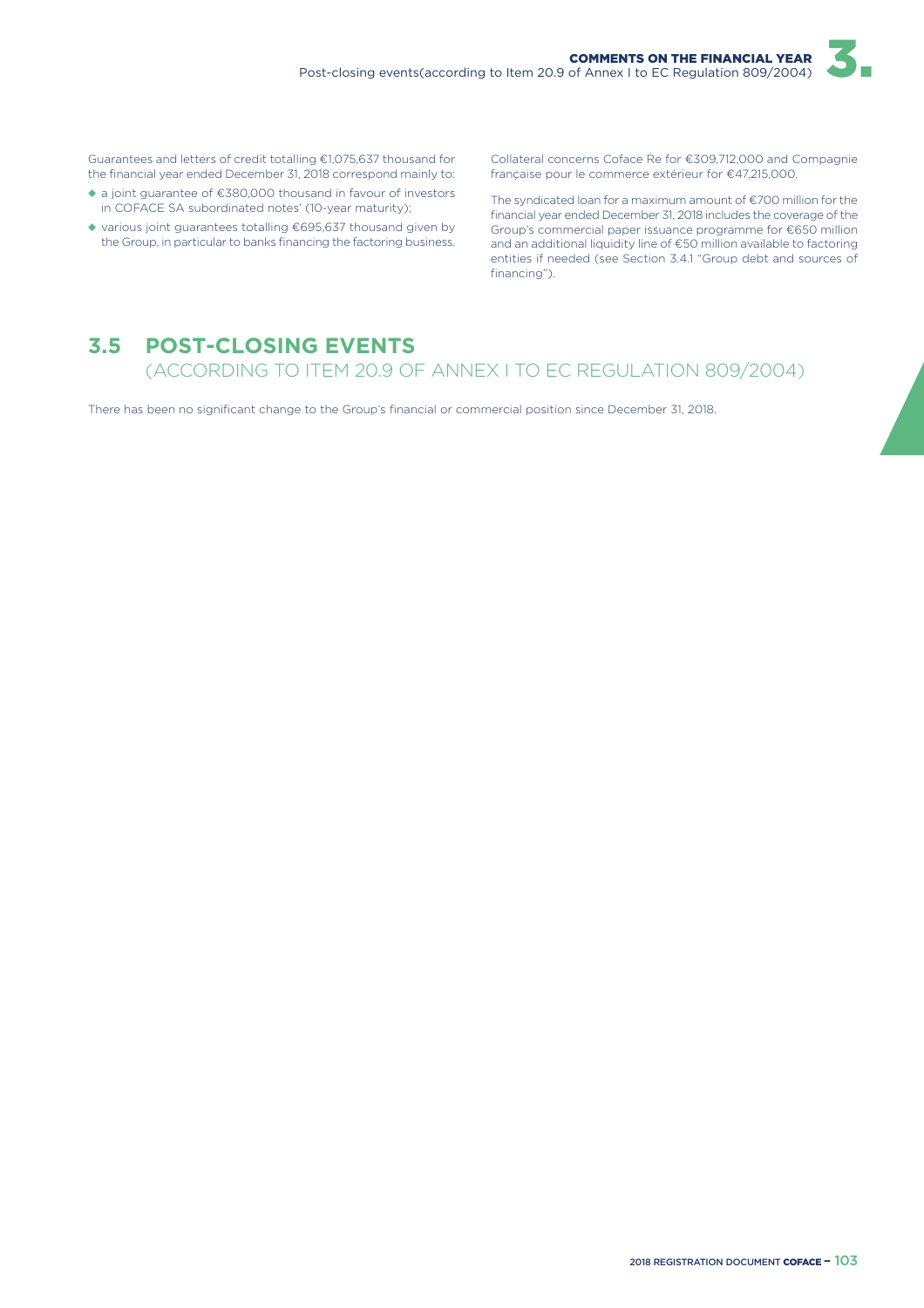# **3.6 OUTLOOK**

### 3.6.1 Economic environment (1)

The global economy is expected to grow at a slower pace in 2019 (3.0%, down 0.2 percentage points compared with 2018), due to a slowdown in business in advanced economies and despite dynamic growth in emerging markets.

In 2019, among advanced economies, the United States will see a marked slowdown in its growth (2.3%, down 0.6% compared with 2018). Corporate investment is expected to decline after having been boosted by President Trump's tax reform in 2018, notably due to the rising financing cost due to the US Federal Reserve's rate hikes. Activity is likely to be slightly less dynamic in the United Kingdom (1.2%). The scale of this slowdown will depend on the terms of the United Kingdom's exit and the trade deal negotiated with the EU. Uncertainty will weigh on investments, as will the rising cost of financing due to higher key interest rates. Eurozone growth is expected to slow (1.6%), but will remain above its long-term potential. Uncertainties surrounding the terms of Brexit, risks weighing on the Italian economy, and difficulties in the automotive sector will also dampen growth momentum. In Spain, growth will be slower (2.2% *versus* 2.5%) than in 2018, but will remain strong. The deterioration in the automotive sector will penalise the economy, as will weak employment creation momentum, which will lead to a drop in consumer spending despite an increase in the minimum wage. Corporate investment is also likely to slow. In Germany, activity is likely to be slightly less dynamic (1.4%), owing to a slowdown in investments due to external factors (Brexit, in particular) and the fall in business confidence, in particular in the automotive sector. In France, growth is also expected to slow (1.4%) and corporate defaults increase (up 1.0%). Measures introduced to boost disposable income are projected

to help consumer spending increase despite the impact of the "yellow vests" crisis, in particular for demand in capital goods. However, the fall in confidence indicators explains the slowdown in consumer investment, contrary to that of companies. In Italy, growth will be weak (0.5%), penalised by economic uncertainties, despite the budgetary agreement between the government and Brussels. In Japan, structural issues relating to the rigid job market and lacklustre private consumption are likely to slow down activity (1.0%), which is reaching the end of its recovery cycle.

Emerging countries are expected to experience slightly more buoyant growth in 2019 than in 2018. On the one hand, any prospects of growth in the United States would limit the Fed's monetary tightening, lessening capital outflows from emerging markets. However, the economic slowdown in Europe and the United States may spread to emerging economies through trade flows. Growth in India will remain strong (7.7%), driven in particular by consumer spending, reforms in favour of FDI and the possible suspension of monetary policy tightening. Emerging markets' performances will not be hugely limited by the slowdown in Chinese activity (6.2%), caused by weakening private consumption and the maturing of certain markets. South Africa is likely to see more dynamic growth than in 2018 (1.4% *versus* 0.7%), thanks to a recovery in investments in the mining sector, but this will be mitigated by political uncertainties, in particular relating to the land reform. Argentina is expected to suffer a second year of recession (down 1.0%), but to a lesser extent than in 2018 thanks to a recovery in agriculture and the relative stabilisation of the macro-economic context. Turkish growth will continue to weaken (1.2%), in particular due to the impact of the depreciation of the Turkish lira.

# 3.6.2 Outlook for the Group

The end of 2018 confirmed the scenario adopted by Coface of a gradual normalisation of the risk environment. The economic environment is now clearly more volatile; in addition to already known sources of risk (Argentina, Turkey), new risk factors have surfaced (Chinese slowdown, confidence in Europe, shutdown, trade wars).

Against this backdrop, Coface is confident in the relevance of its strategy, which is to become a more agile credit insurer, and remains focused on its implementation.

Drawing on its investments in risk management, Coface will continue to apply its strict underwriting policy, while underlining the sensitivity of the credit insurance business to major claims that can represent a large share of a quarter's profit.

Confident in the strength of its balance sheet, and in line with its capital management policy, the Company will propose to its shareholders the distribution of 100% of its net income, as a 0.79€ dividend<sup>(2)</sup>.

Coface reiterates its objective of filing its certification request for its internal model in the summer of 2019. Discussions with the regulator on this subject have already started.

Moreover, changes to the standard formula, the estimated impact of which is a decrease of between 15 and 20 percentage points in the Group's solvency (3), are expected for an application in 2020.

The goals of delivering a net combined ratio of around 83% across the cycle and achieving a RoATE of 8% + 1% have been maintained.

*<sup>(1)</sup> Group estimates.*

*<sup>(2)</sup> The proposed dividend is subject to the approval of the Shareholders' Meeting of May 16, 2019.*

*<sup>(3)</sup> Unaudited data.*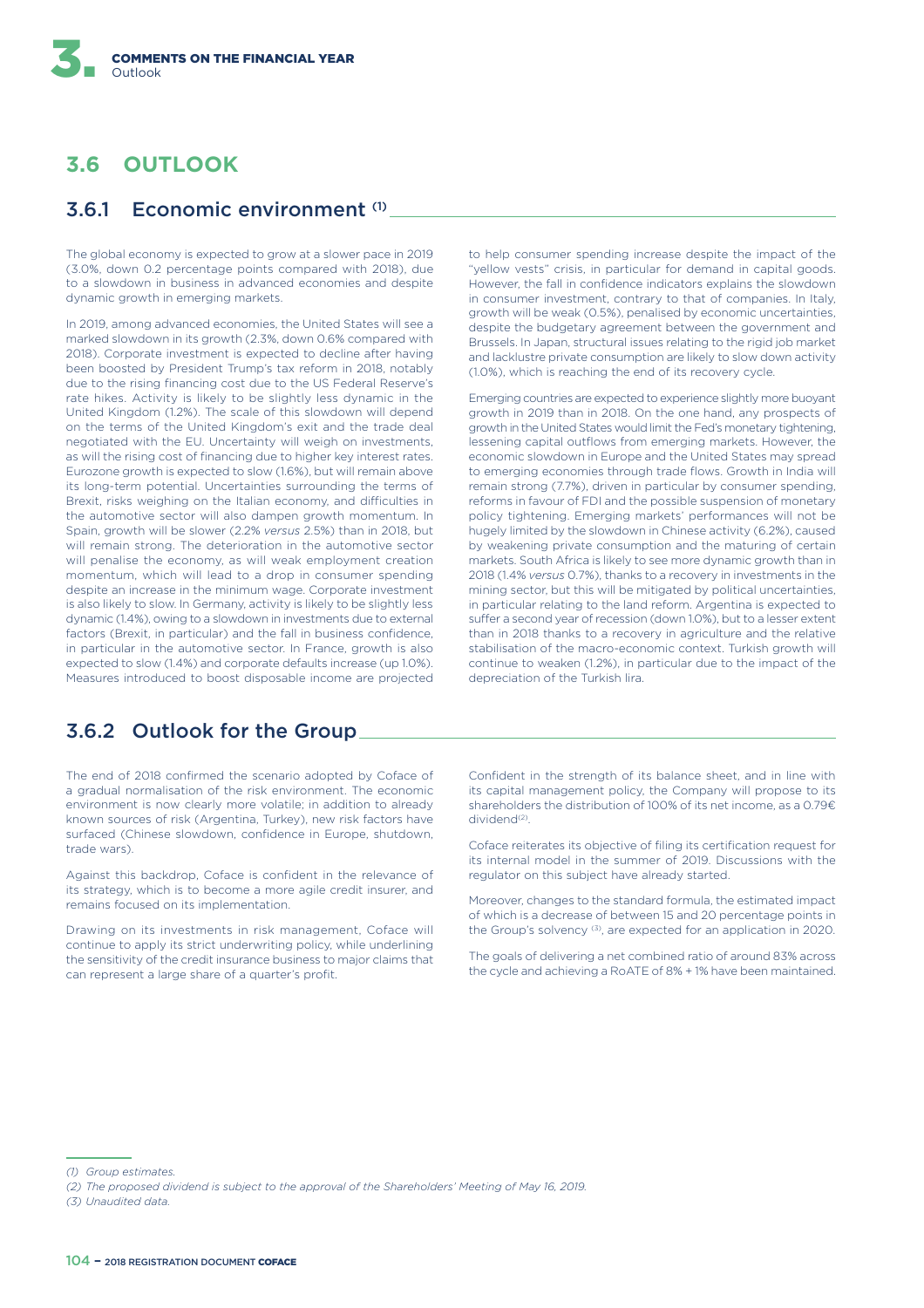# **3.7 KEY FINANCIAL PERFORMANCE INDICATORS**

# 3.7.1 Financial indicators

#### Consolidated revenue

The composition of the Group's consolidated revenue (premiums, other revenue) is described under "Accounting principles and methods" in the notes to the consolidated financial statements.

### Claims expenses

"Claims expenses" correspond to claims paid under credit insurance contracts, Single Risk policies and surety bonds, less changes in recoveries following recourse (amounts recovered from the debtor after paying the policyholder for the claim) during the financial year, and to the change in claims provisions during the financial year, and the handling expenses for these claims, which cover the costs of processing and managing policyholders' claims declarations, and those generated by monitoring the recovery procedures (charges and provisions for internal and external debt collection fees).

Claims paid correspond to compensation paid under the policies during the financial year, net of collections received, plus costs incurred to provide the management, regardless of the financial year during which the claim was declared or during which the event producing the claim took place, less amounts recovered during the financial year for claims previously indemnified, regardless of the year the indemnification was paid.

Claims provisions are established for claims declared but not yet settled at financial year-end, as well as for claims that have not yet been declared, but which have been deemed probable by the Group, given the events that have arisen during the financial year (incurred but not reported – IBNR provisions). The amounts thus provisioned also take into consideration a forecast of the amount to be collected for these claims. These provisions are decreased each year by recoveries made following the payment of compensation or the estimate of potential losses for declared or potential claims. The difference between the amount of provisions in a given financial year (established during the first year of underwriting a policy) and the amounts re-evaluated the following years are either a liquidation profit (revaluation downward) or loss (revaluation upward) (see Note 22 to the consolidated financial statements).

#### Operating expenses

"Operating expenses" correspond to the sum of the following items:

- ◆ "Policy acquisition costs", consisting of:
	- external acquisition costs, namely commissions paid to intermediaries which introduce business (brokers or other intermediaries) and which are based on the revenue contributed by such intermediaries, and
	- internal acquisition costs corresponding essentially to fixed costs related to payroll costs linked to policy acquisition and to the costs of the Group's sales network;
- ◆ "Administrative costs" (including Group operating costs, payroll costs, IT costs, etc., excluding profit-sharing and incentive schemes). The policy acquisition costs as well as administrative costs primarily include costs linked to the credit insurance business. However, due to pooling, costs related to the Group's other businesses are also included in these items;
- ◆ "Other current operating expenses" (expenses that cannot be allocated to any of the functions defined by the chart of accounts, including in particular management expenses);
- ◆ "Expenses from banking activities" (general operating expenses, such as payroll costs, IT costs, etc., relating to factoring activities); and
- ◆ "Expenses from other activities" (overheads related exclusively to information and debt collection for customers without credit insurance).

As such, "Operating expenses" consist of all overheads, with the exception of internal investment management expenses for insurance – which are recognised in the "Investment income, net of management expenses (excluding finance costs)" aggregate – and claims handling expenses, with the latter included in the "Claims expenses" aggregate.

Total internal overheads (*i.e.*, overheads excluding external acquisition costs (commissions)), are analysed independently of the method for accounting for them by function, in all of the Group's countries. This presentation enables a better understanding of the Group's economy and differs on certain points from the presentation of the income statement, which meets the presentation requirements of the accounting standards.

### Cost of risk

"Cost of risk" corresponds to expenses and provisions linked to cover the ceding risk (inherent to the factoring business) and the credit risk, net of credit insurance coverage.

### Underwriting income

Underwriting income is an intermediate balance of the income statement which reflects the operational performance of the Group's activities, excluding the management of business investments. It is calculated before and after recognition of the income or loss from ceded reinsurance:

- ◆ "Underwriting income before reinsurance" (or underwriting income gross of reinsurance) corresponds to the balance between consolidated revenue and the total represented by the sum of claims expenses, operating expenses and cost of risk;
- ◆ "Underwriting income after reinsurance" (or underwriting income net of reinsurance) includes, in addition to the underwriting income before reinsurance, the income or loss from ceded reinsurance, as defined below.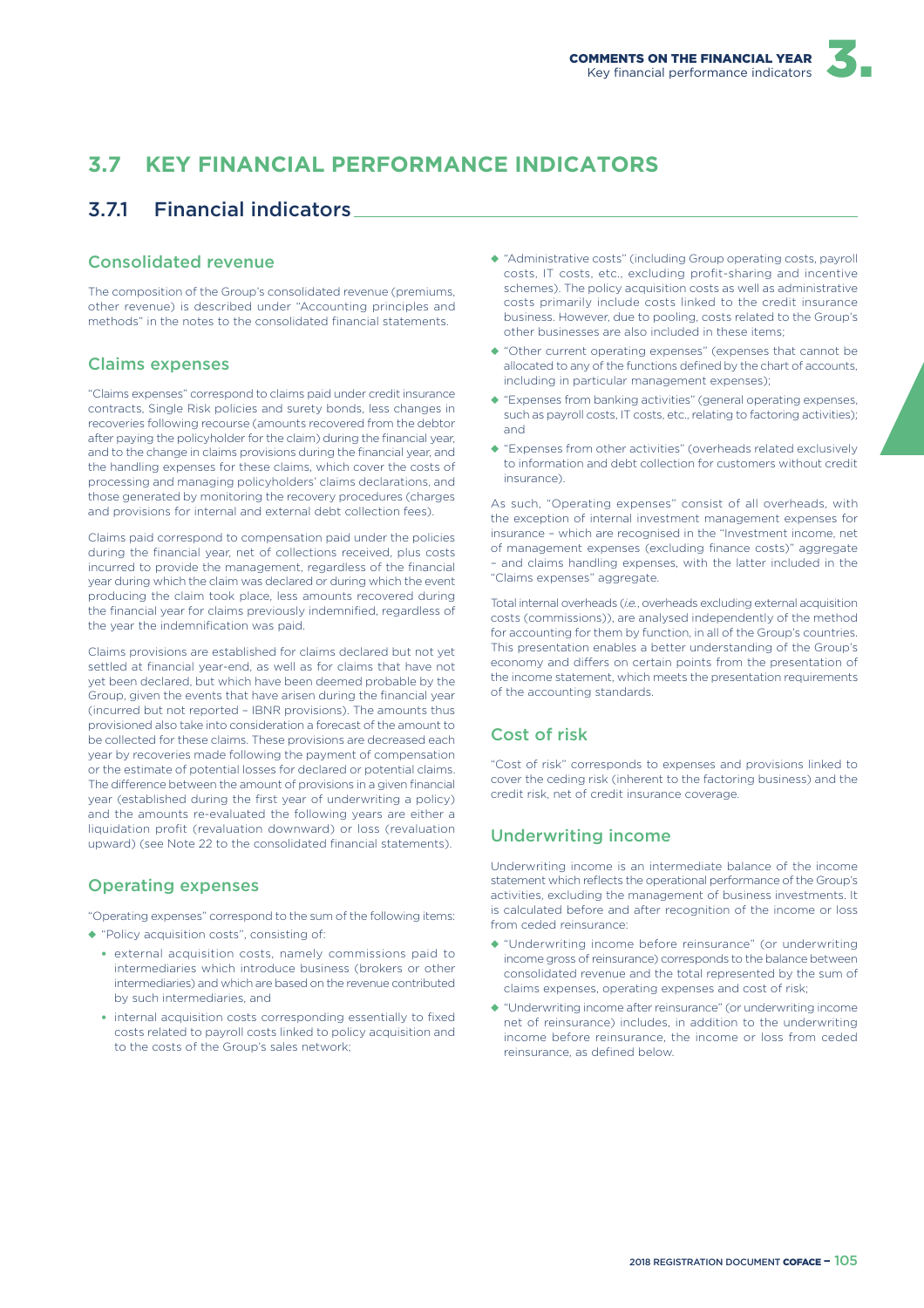### Income (loss) from ceded reinsurance (expenses or income net of ceded reinsurance)

"Reinsurance income" (or income and expenses net of ceded reinsurance) corresponds to the sum of income from ceded reinsurance (claims ceded to reinsurers during the financial year under the Group's reinsurance treaties, net of the change in the provision for claims net of recourse that was also ceded, plus the reinsurance commissions paid by reinsurers to the Group for proportional reinsurance), and charges from ceded reinsurance (premiums ceded to reinsurers during the financial year for reinsurance treaties of the Group, net of the change in provisions for premiums also ceded to reinsurers).

#### Investment income, net of management expenses (excluding finance costs)

"Investment income, net of management expenses (excluding finance costs)" combines the result of the Group's investment portfolio (investment income, gains or losses from disposals and reversals of provisions for impairment), exchange rate differences and investment management expenses.

### Current operating income/(loss)

"Current operating income (loss)" corresponds to the sum of "Underwriting income after reinsurance", "Net investment income excluding the cost of debt (finance costs)" and non-current items, namely "Other operating income and expenses".

In the presentation of operating income by region, the amounts are represented before revenue from interregional flows and holding costs not charged back to the regions have been eliminated.

#### Income tax

Tax expenses include tax payable and deferred tax that results from consolidation restatements and temporary tax differences, insofar as the tax position of the companies concerned so justifies (as more extensively described under "Accounting principles and methods" and in Note 29 of the consolidated financial statements).

#### Net income (attributable to owners of the parent)

Net income (attributable to owners of the parent) corresponds to the amount of "Net income from continuing operations" (corresponding to "Operating income", net of "Finance costs", "Share in net income of associates" and "Income tax"), "Net income from discontinued operations" and "Non-controlling interests".

# 3.7.2 Operating indicators

As part of its business operations, in addition to the financial aggregates published in accordance with the international financial reporting standards (IFRS), the Group uses four operational indicators to track its commercial performance. They are described below:

#### Production of new contracts

The production of new contracts corresponds to the annual value of credit insurance policies taken out by new customers during the period. The Group generally records a higher production of new contracts during the first quarter of a given financial year.

#### Retention rate

The rate corresponds to the ratio between the annual value of the policies actually renewed and that of the policies that were supposed to be renewed at the end of the preceding period. The annual value of the policies corresponds to the valuation of the credit insurance policies over a 12-month period according to an estimate of the volume of related sales and the level of the rate conditions in effect at the time the policy is taken out.

#### Price effect of credit insurance policies

The price effect of the credit insurance policies corresponds to the difference between the annual value of the contracts, calculated based on the rate conditions in effect at the time the policy is taken out, and the annual value of the policies for the preceding period (calculated based on the rate conditions of the preceding period and excluding any volume effect related to the definitive revenue of the policyholders).

### Volume effect

The method for calculating premiums on the Group's revenue produces its effects throughout the life of the policies, and not for a single financial year. When the volume of a policyholder's actual sales is higher than what was taken into consideration to determine the amount of premiums billed during the period covered by the policy, this difference produces a positive effect on the earned premiums recorded by the Group with a one-year lag. Conversely, when the volume of the policyholder's sales is less than what was used as the basis for calculating the flat rate, this difference does not produce any effect on the Group's revenue for the following financial year.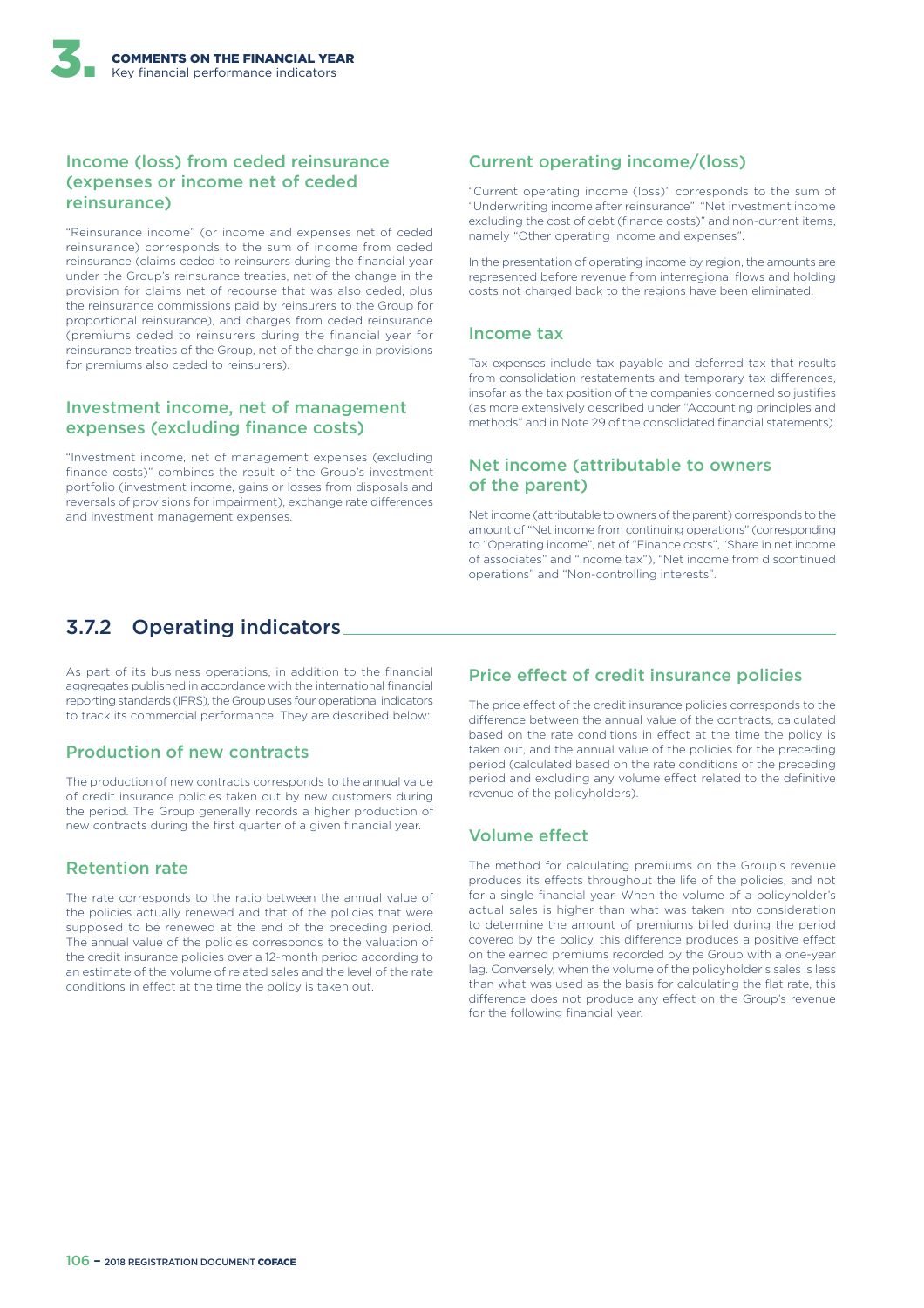

# 3.7.3 Breakdown of the calculation of ratios as of December 31

| <b>Earned premiums</b><br>(in thousands of euros) | 2018      | 2017      |
|---------------------------------------------------|-----------|-----------|
| <b>Gross earned premiums [A]</b>                  | 1,142,608 | 1,109,697 |
| Ceded earned premiums                             | (327.541) | (301,545) |
| <b>NET EARNED PREMIUMS [D]</b>                    | 815,067   | 808,152   |

| <b>Claims expenses</b><br>(in thousands of euros) | 2018       | 2017       |
|---------------------------------------------------|------------|------------|
| <b>Claims expenses* [B]</b>                       | (504, 509) | (570, 863) |
| Ceded claims                                      | 124.537    | 112,655    |
| Change in claims provisions net of recoveries     | 12.211     | 43.153     |
| <b>NET CLAIMS EXPENSES [E]</b>                    | (367,762)  | (415, 055) |

*\* Of which claims handling expenses.*

| <b>Operational expenses</b><br>(in thousands of euros)                  | 2018       | 2017       |
|-------------------------------------------------------------------------|------------|------------|
| <b>Operating expenses</b>                                               | (658, 219) | (653,864)  |
| Of which employee profit-sharing                                        | 6.219      | 4.662      |
|                                                                         | 242.127    | 244.661    |
| Other income (services)*                                                |            |            |
| <b>OPERATING EXPENSES, NET OF OTHER INCOME - BEFORE REINSURANCE [C]</b> | (409, 872) | (404, 542) |
| Commissions paid by reinsurers                                          | 128,666    | 119.767    |
| <b>OPERATING EXPENSES, NET OF OTHER INCOME - AFTER REINSURANCE [F]</b>  | (281, 207) | (284.775)  |

*\* Excluding the contribution from the public guarantee business in 2017 (€0.6 million).*

| Gross combined ratio =<br>gross loss ratio | в<br>+ gross cost ratio |  |
|--------------------------------------------|-------------------------|--|
| Net combined ratio $=$<br>net loss ratio   | Е<br>+ net cost ratio   |  |

| Ratios                            | 2018  | 2017   |
|-----------------------------------|-------|--------|
| Loss ratio before reinsurance     | 44.2% | 51.4%  |
| Loss ratio after reinsurance      | 45.1% | 51.4%  |
| Cost ratio before reinsurance     | 35.9% | 36.5%* |
| Cost ratio after reinsurance      | 34.5% | 35.2%* |
| Combined ratio before reinsurance | 80.0% | 87.9%* |
| Combined ratio after reinsurance  | 79.6% | 86.6%* |

*\* Excluding the contribution from the public guarantee business in 2017 (€0.6 million).*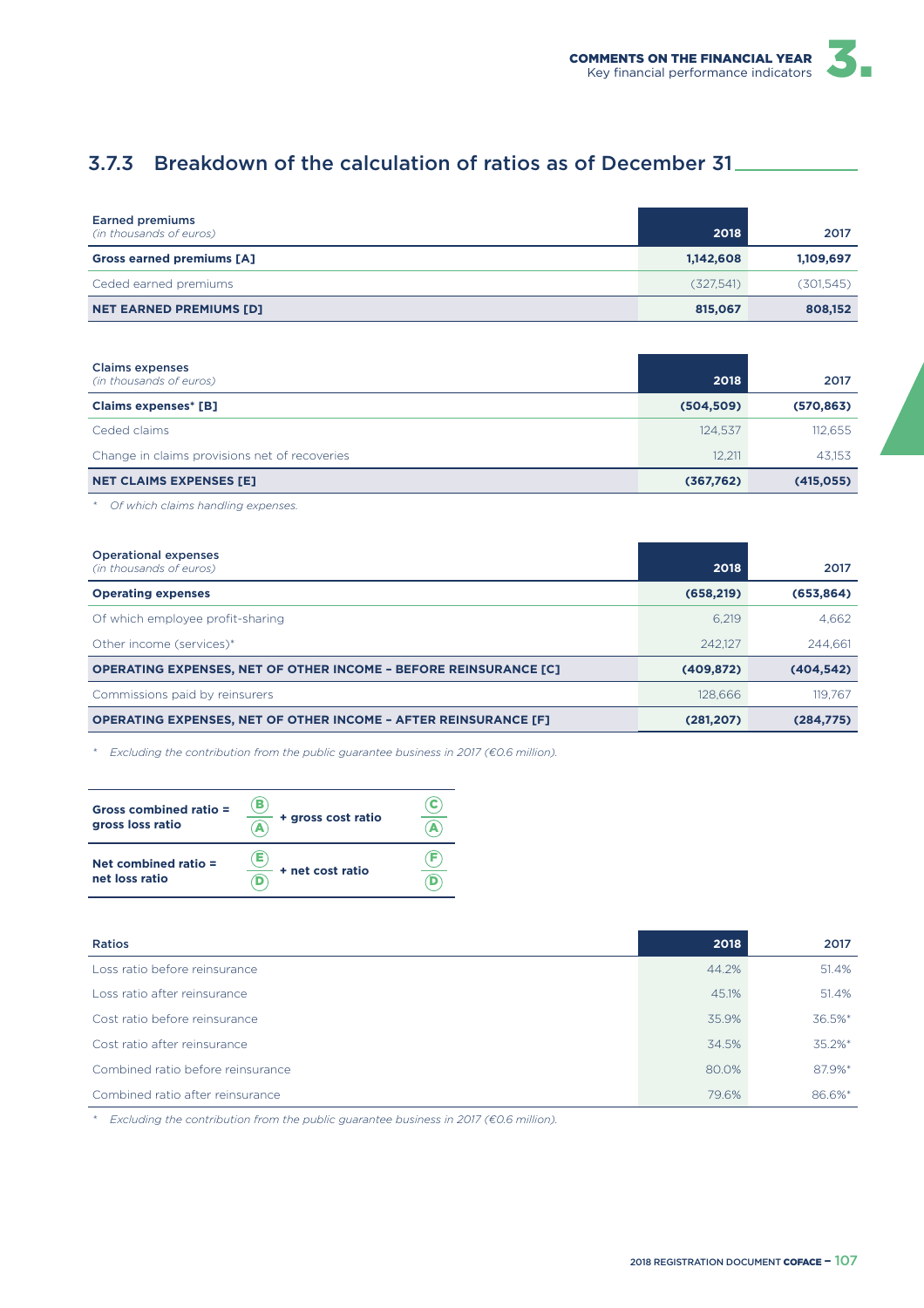# 3.7.4 Alternative performance measures (APM) as of December 31, 2018

This section takes a look at KPIs not defined by accounting standards but used by the Company for its financial communications. This section is a follow-up to the AMF's position – IAP DOC 2015-12.

The indicators below represent indicators listed as belonging to the category of Alternative Performance Measures.

#### a) Alternative Performance Measures related to revenue and its items

| <b>Definition</b>                                                                                                                                                                                                                                                                                                                                                                                                                                    | Justification                                                                                                                                                                                             |
|------------------------------------------------------------------------------------------------------------------------------------------------------------------------------------------------------------------------------------------------------------------------------------------------------------------------------------------------------------------------------------------------------------------------------------------------------|-----------------------------------------------------------------------------------------------------------------------------------------------------------------------------------------------------------|
| <b>Revenue with restated items</b>                                                                                                                                                                                                                                                                                                                                                                                                                   |                                                                                                                                                                                                           |
| (1) Two types of restatements on revenue:<br><b>i.</b> Calculation of revenue growth percentages in like-for-like:<br>$\bullet$ year N recalculated at the exchange rate of year N-1;<br>◆ year N-1 at the Group structure of year N.<br><b>ii.</b> Removal or addition of revenue in value $(\epsilon)$ considered as extraordinary in the<br>current year.<br>The term "extraordinary" refers to impacts on revenue which do not occur every year. | <b>i.</b> Historic method used by Coface to<br>calculate pro forma %.<br><b>ii.</b> Item considered as extraordinary; in other<br>words, which will only occur in the current<br>financial year (year N). |
| Fee and commission income/Gross earned premiums (current - like-for-like)                                                                                                                                                                                                                                                                                                                                                                            |                                                                                                                                                                                                           |
| Weight of fees and commission income over earned premiums on like-for-like basis:<br>$\blacklozenge$ year N at the exchange rate of year N-1;<br>◆ year N-1 at the Group structure of year N.<br>Fees and commission income corresponds to the revenue invoiced on additional<br>services.                                                                                                                                                           | Indicator used to monitor changes in fees<br>and commission income compared to the<br>main revenue item at constant scope.                                                                                |
| Internal overheads excluding extraordinary items                                                                                                                                                                                                                                                                                                                                                                                                     |                                                                                                                                                                                                           |
| (2) Restatement or Addition of items considered as extraordinary with respect to<br>internal overheads. The term "extraordinary" refers to impacts on expenses which do<br>not occur every year.<br>Indicator used to compare changes in internal overheads by excluding extraordinary<br><i>items.</i>                                                                                                                                              |                                                                                                                                                                                                           |

#### b) Alternative Performance Measures related to operating income

| <b>Definition</b>                                                                                                                                                                                                                    | <b>Justification</b>                                                                          |
|--------------------------------------------------------------------------------------------------------------------------------------------------------------------------------------------------------------------------------------|-----------------------------------------------------------------------------------------------|
| Operating income excluding restated extraordinary items (including finance costs and excluding other operating income and<br>expenses)                                                                                               |                                                                                               |
| Restatement or Addition of items considered as extraordinary to operating income:<br>these include extraordinary income and expenses impacting either revenue (see<br>definition above, (1) or overheads (see definition above (2)). | Indicator used to compare changes in<br>operating income by excluding extraordinary<br>items. |

#### c) Alternative Performance Measures related to net income

| <b>Definition</b>                                                                                                                                                                                                                                                                                                                                                                                            | Justification                                                                        |
|--------------------------------------------------------------------------------------------------------------------------------------------------------------------------------------------------------------------------------------------------------------------------------------------------------------------------------------------------------------------------------------------------------------|--------------------------------------------------------------------------------------|
| Net income excluding extraordinary items                                                                                                                                                                                                                                                                                                                                                                     |                                                                                      |
| Restatement or Addition of items considered as extraordinary with respect to net<br>income.<br>This includes extraordinary income and expenses likely to impact either revenue (see<br>definition above (1) or overheads (see definition above (2)).<br>This aggregate is also restated for "current operating income and expenses" classified<br>after operating income in the management income statement. | Indicator used to compare changes in net<br>income by excluding extraordinary items. |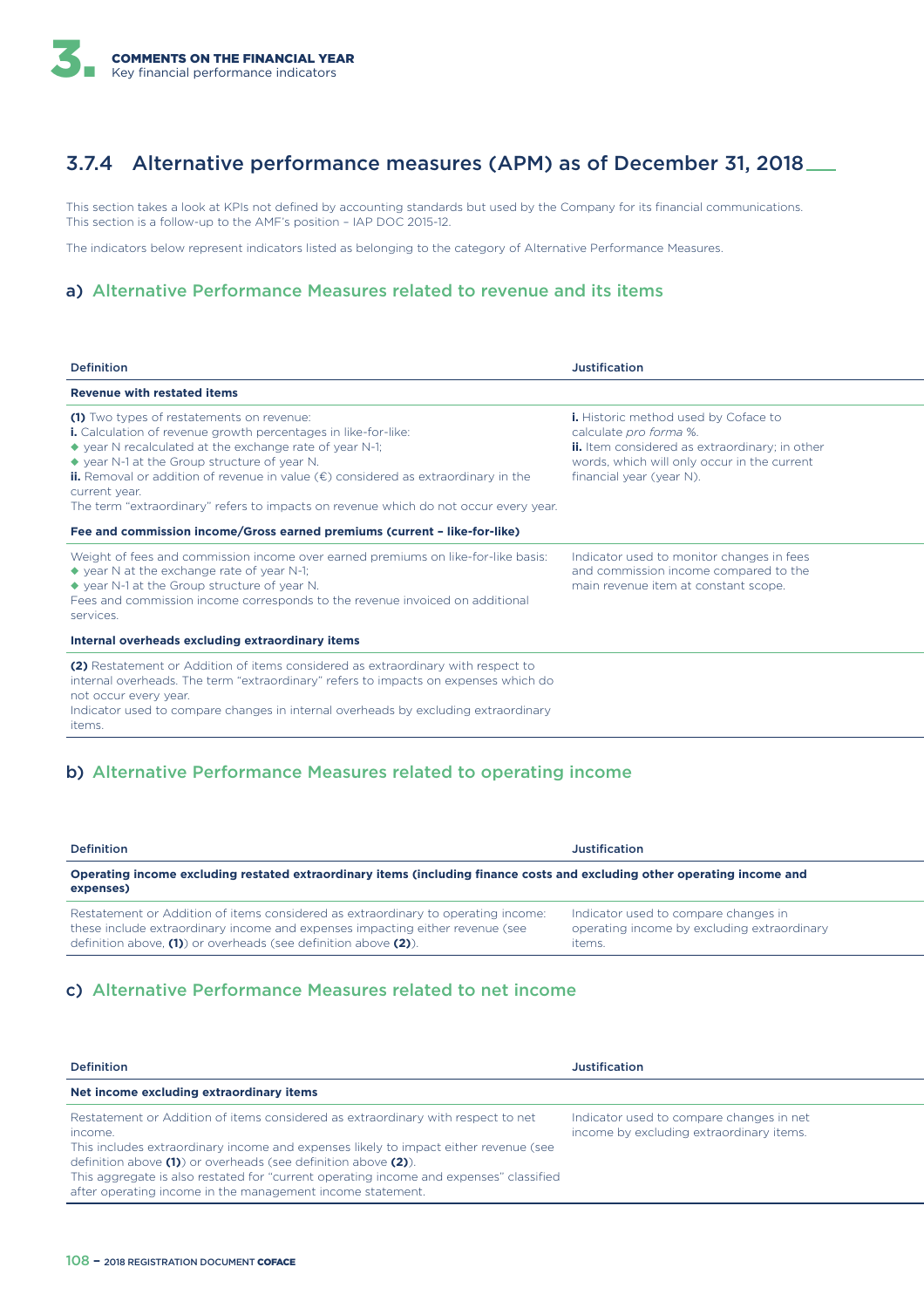

#### €M - N/N-1 comparison

| 2017                                                                                                                                        | 2018                                                                                                                                                                     | Reconciliation with the financial statements                                                                                                                                    |
|---------------------------------------------------------------------------------------------------------------------------------------------|--------------------------------------------------------------------------------------------------------------------------------------------------------------------------|---------------------------------------------------------------------------------------------------------------------------------------------------------------------------------|
|                                                                                                                                             |                                                                                                                                                                          |                                                                                                                                                                                 |
| i. N/A<br>1,354.1 = 1,354.9 - (0.6 DGP residual<br>compensation + 0.2 adjustment<br>gross domestic factoring income)<br>ii. 1,354.9 +/- 0.0 | $i. +4.6%$<br>$=$ (1,384.7 - (-31.9)/(1,354.9 - (0.6)<br>DGP residual compensation<br>+ 0.2 adjustment gross domestic<br>factoring income) - 1<br>ii. $1,384.7 + (-0.0)$ | i. (Rev. current $N$ - FX Impact $N-1$ )/(Rev. current $N-1$<br>+ perimeter Impact N) -1<br><b>ii.</b> Rev. current $N + (-$ Restatements/Additions<br>of extraordinary items N |
| <b>Current: 12.0%</b><br>$= 133.3/1,109.7$                                                                                                  | <b>Current: 11.9%</b><br>$= 136.1/1,142.6$<br>Like-for-like: 11.7%<br>$= 137.4/1,172.4$                                                                                  | Fee and commission income/Earned premiums<br>- Constant                                                                                                                         |
| €519.0m<br>$= 525.0 - (6.0$ non-recurring tax<br>expense in Italy)                                                                          | €527.0m<br>$= 527.0 +/- 0.0$                                                                                                                                             | Current internal overheads +/- Restatements<br>+/- Additions of extraordinary items                                                                                             |

|                                                                          | €M - N/N-1 comparison                                                                                     |                   |
|--------------------------------------------------------------------------|-----------------------------------------------------------------------------------------------------------|-------------------|
| Reconciliation with the financial statements                             | 2018                                                                                                      | 2017              |
|                                                                          |                                                                                                           |                   |
|                                                                          |                                                                                                           |                   |
| Operating income +/- Restatements +/- Addition<br>of extraordinary items | €191.2m<br>$= 203.9 + (-17.7) - (-5.0$ extraordinary $= 154.4 + (-18.1) - (-0.6)$ extraordinary<br>items) | €136.9m<br>items) |

| $EM - N/N-1$ comparison                                                                                                  |                |
|--------------------------------------------------------------------------------------------------------------------------|----------------|
| 2018                                                                                                                     | 2017           |
| €126.2m<br>$= 122.3 - (-5.0$ Exceptional items<br>- 0.8 Exceptional fees) - (2.0 tax on<br>extraordinary items and fees) | €83.2m +/- 0.0 |
|                                                                                                                          |                |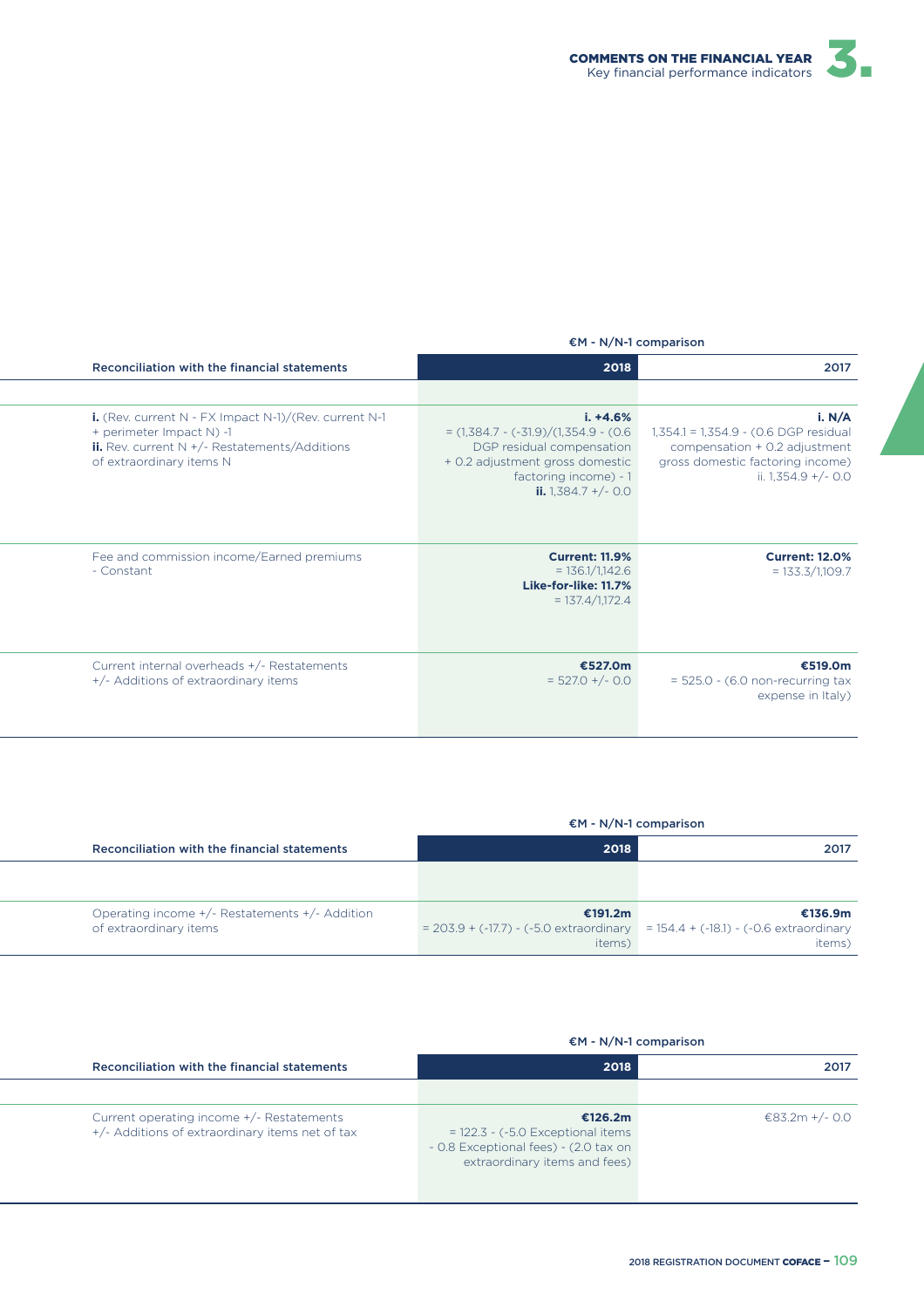

### d) Alternative Performance Measures related to the combined ratio

| <b>Definition</b>                                                                                                                                                                                                                                                        | <b>Justification</b>                                                                                                                                                                                 |
|--------------------------------------------------------------------------------------------------------------------------------------------------------------------------------------------------------------------------------------------------------------------------|------------------------------------------------------------------------------------------------------------------------------------------------------------------------------------------------------|
| Loss ratio gross of reinsurance (loss ratio before reinsurance) and gross loss ratio with claims handling expenses refer to the<br>same indicator                                                                                                                        |                                                                                                                                                                                                      |
| The ratio of claims expenses to gross earned premiums (the sum of gross earned<br>premiums and unearned premium provisions), net of premium refunds.                                                                                                                     | Indicator for monitoring the level<br>of loss borne by the Group with respect<br>to premiums, after ceded reinsurance.                                                                               |
| Loss ratio net of reinsurance (loss ratio after reinsurance)                                                                                                                                                                                                             |                                                                                                                                                                                                      |
| Ratio between claims expenses net of claims expenses ceded to reinsurers under<br>reinsurance treaties entered into by the Group, and total earned premiums net of<br>premiums ceded to reinsurers.                                                                      | Indicator for monitoring the level<br>of loss borne by the Group with respect<br>to premiums, after ceded reinsurance.                                                                               |
| Cost ratio before reinsurance                                                                                                                                                                                                                                            |                                                                                                                                                                                                      |
| Ratio between operating expenses (net of employee profit sharing) less other<br>income* and earned premiums.                                                                                                                                                             | Indicator for monitoring the level of<br>operating expenses (insurance contracts<br>portfolio acquisition and management)<br>borne by the Group with respect to<br>premiums.                         |
| <b>Cost ratio after reinsurance</b>                                                                                                                                                                                                                                      |                                                                                                                                                                                                      |
| Ratio between operating expenses (net of employee profit sharing) less other<br>income* net of commissions received from reinsurers under reinsurance treaties<br>entered into by the Group, and the total of earned premiums net of premiums ceded<br>to reinsurers.    | Indicator for monitoring the level<br>of operating expenses (insurance contracts<br>portfolio acquisition and management)<br>borne by the Group with respect<br>to premiums after ceded reinsurance. |
| <b>Combined ratio before/after reinsurance</b>                                                                                                                                                                                                                           |                                                                                                                                                                                                      |
| The combined ratio is the sum of the loss ratios (before/after reinsurance) and cost<br>ratios (before/after reinsurance) as defined above.                                                                                                                              | Overall profitability indicator of the Group's<br>activities and of its technical margin before<br>and after ceded reinsurance.                                                                      |
| Net combined ratio excluding restated and extraordinary items [A]                                                                                                                                                                                                        |                                                                                                                                                                                                      |
| Restatement or Addition of items considered as extraordinary with respect to<br>combined ratio after reinsurance. This includes extraordinary income and expenses<br>impacting either revenue (see definition above, (1)) or overheads (see definition<br>above $(2)$ ). | Indicator used to compare changes<br>in combined ratios after reinsurance<br>by excluding extraordinary items.                                                                                       |
| Loss ratio excluding extraordinary items [B]                                                                                                                                                                                                                             |                                                                                                                                                                                                      |
| Restatement or Addition of items considered as extraordinary with respect to loss<br>ratio after reinsurance.                                                                                                                                                            | Indicator used to compare changes<br>in loss ratios after reinsurance<br>by excluding extraordinary items.                                                                                           |
| Net cost ratio excluding restated and extraordinary items [C]                                                                                                                                                                                                            |                                                                                                                                                                                                      |
| Restatement or Addition of items considered as extraordinary to cost ratio after<br>reinsurance: these include extraordinary income and expenses impacting either<br>revenue (see definition above, (1)) or overheads (see definition above (2)).                        | Indicator used to compare changes<br>in cost ratios after reinsurance<br>by excluding extraordinary items.                                                                                           |
| Current year gross loss ratio - before reinsurance excluding claims handling expenses [D]                                                                                                                                                                                |                                                                                                                                                                                                      |

Ultimate claims expense (after recourse) over earned premiums (after premium refunds) for the current year. The insurance period is exclusively the current year N. Indicator used to calculate the loss ratio before reinsurance excluding claims handling expenses.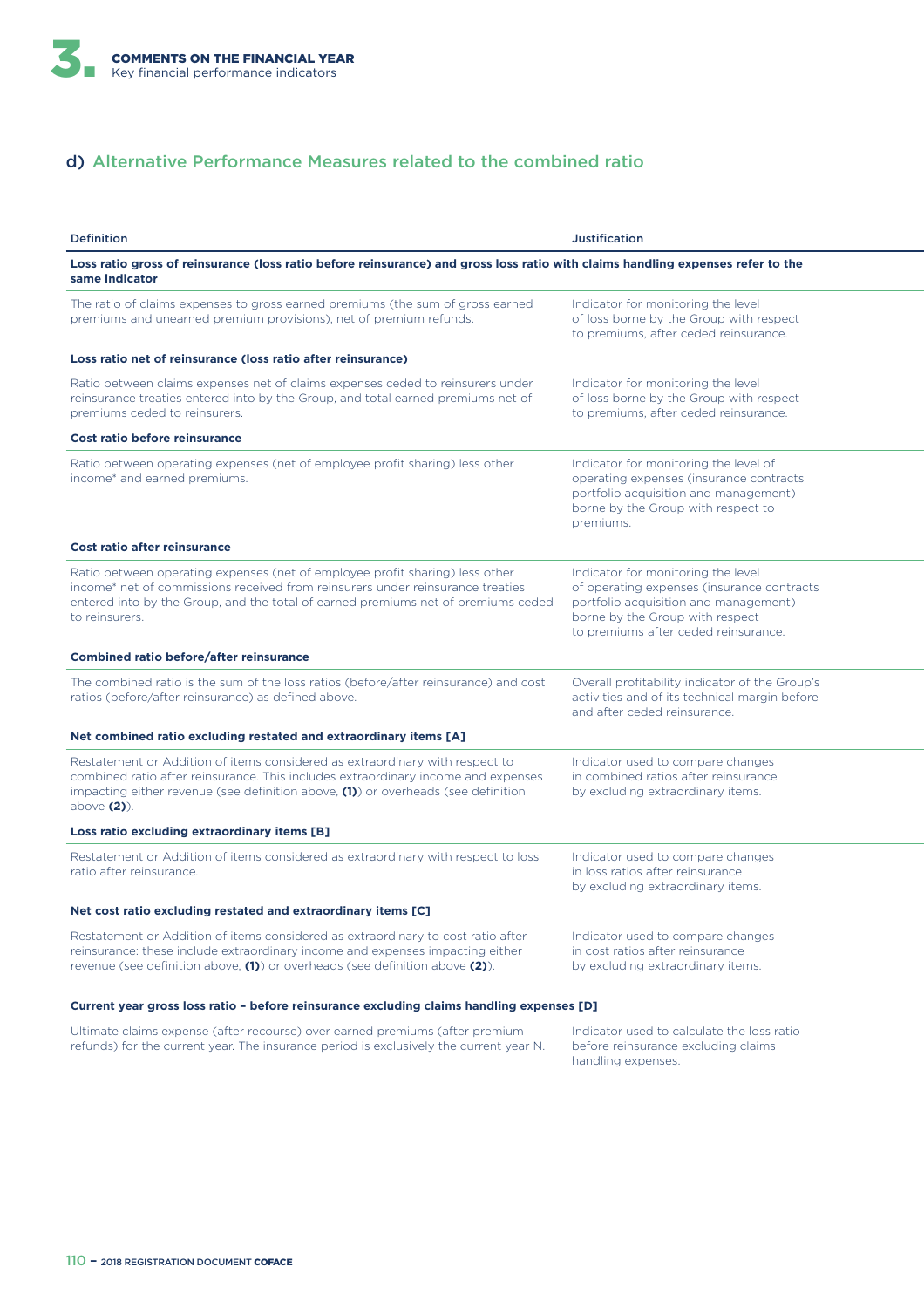

| Reconciliation with the financial statements                                                                                                                              | 2018                                                        | 2017                                                                                            |
|---------------------------------------------------------------------------------------------------------------------------------------------------------------------------|-------------------------------------------------------------|-------------------------------------------------------------------------------------------------|
|                                                                                                                                                                           |                                                             |                                                                                                 |
| - Claims expenses/Gross earned premiums                                                                                                                                   |                                                             | See 3.8.3 - Breakdown of the calculation of ratios at December 31                               |
| - (Claims expenses + Ceded claims + Change in<br>provisions on claims net of recourse)/(Gross earned<br>premiums + Expenses from ceded reinsurance)                       |                                                             | See 3.8.3 - Breakdown of the calculation of ratios at December 31                               |
| - (Operating expenses - Employee profit sharing<br>- Other income)/Gross earned premiums                                                                                  |                                                             | See 3.8.3 - Breakdown of the calculation of ratios at December 31                               |
| - (Operating expenses - Employee profit sharing<br>- Other income - Commissions received from<br>reinsurers)/(Gross earned premiums + Expenses<br>from ceded reinsurance) |                                                             | See 3.8.3 - Breakdown of the calculation of ratios at December 31                               |
| Loss ratio (before/after reinsurance) + Cost ratio<br>(before/after reinsurance)                                                                                          |                                                             | See 3.8.3 - Breakdown of the calculation of ratios at December 31                               |
| Combined ratio after reinsurance +/- Restatements/<br>Additions of extraordinary items                                                                                    | $[A]=[B]+[C]$<br>79.6%<br>$= 45.1\% + 34.5\%$               | $[A]=[B]+[C]$<br>86.6%<br>$= 51.4\% + 35.2\%$                                                   |
| Loss ratio after reinsurance +/- Restatements/Additions<br>of extraordinary items                                                                                         | 45.1%<br>$= 45.1\% + (-0.0)$                                | 51.4%<br>$= 51.4\% +/- 0.0$ pt                                                                  |
| Cost ratio after reinsurance +/- Restatements/Additions<br>of extraordinary items                                                                                         | 34.5%<br>$=$ 34.5% +/- 0.0 pt                               | 35.2%<br>$= 35.17% + (0.07 pt)$ impact<br>of DGP residual pricing: 0.6/<br>$(1,109.7 - 301.5))$ |
| Claims reported in the current year/Earned premiums<br>for the current year<br>See ultimate loss ratios development triangle                                              | 75.7%<br>= see ultimate loss ratios<br>development triangle | 74.1%<br>= see ultimate loss ratios<br>development triangle                                     |

### €M - N/N-1 comparison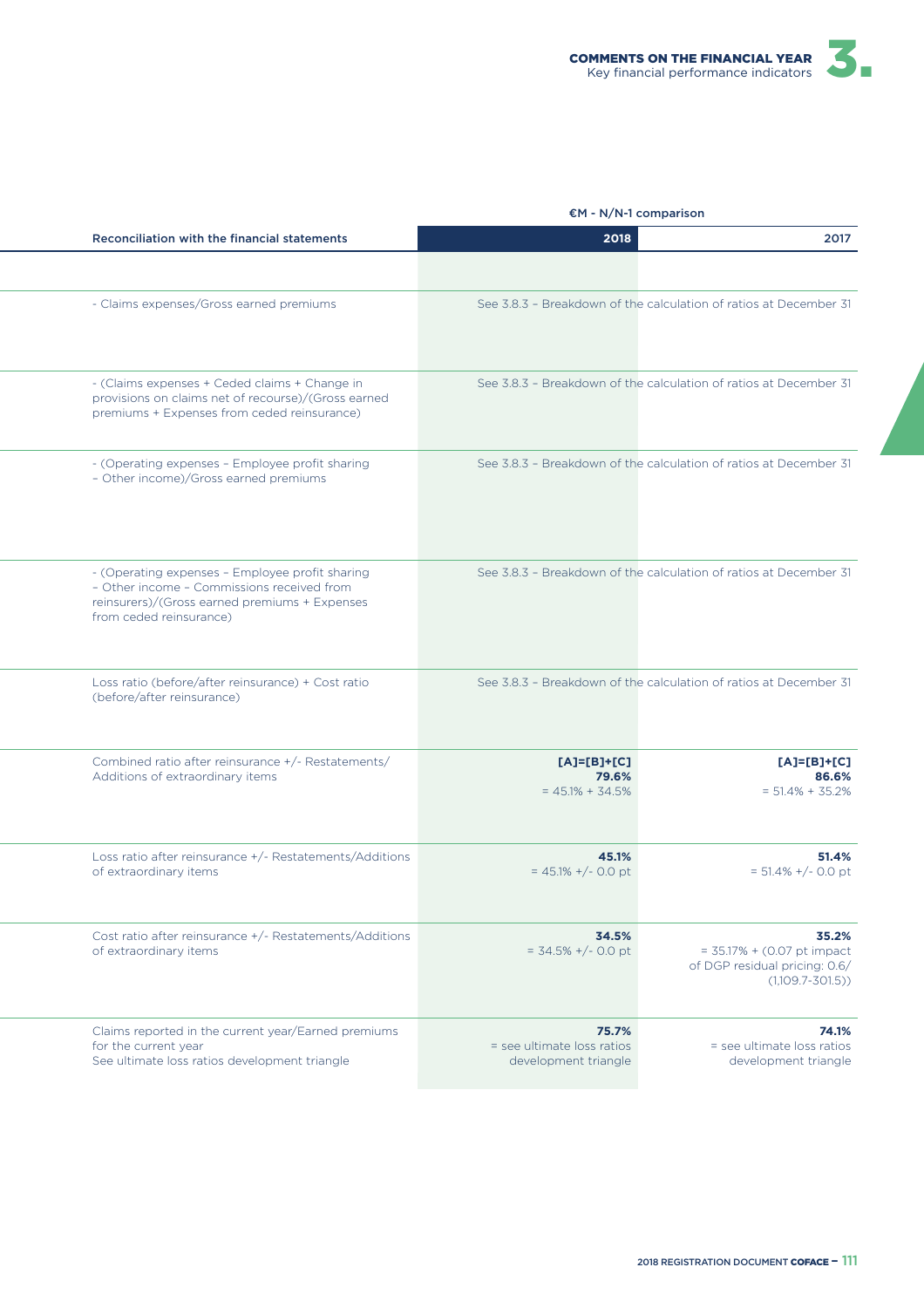| Prior year gross loss ratio - before reinsurance excluding claims handling expenses [E]                                                                                                               |  |  |  |
|-------------------------------------------------------------------------------------------------------------------------------------------------------------------------------------------------------|--|--|--|
| Indicator used to calculate the loss ratio<br>before reinsurance excluding claims<br>handling expenses.<br>Comprehensive gross loss ratio - before reinsurance excluding claims handling expenses [F] |  |  |  |
| Key indicator in loss monitoring.                                                                                                                                                                     |  |  |  |
| Corresponds to gains/losses for insurance periods prior to current year N excluded. A                                                                                                                 |  |  |  |

*\* Operating expenses include overheads linked to the execution of additional services (business information and debt collection) inherent to the credit insurance business. These also include overheads for service businesses carried out by the Group, such as factoring. In order for the cost ratio calculated by the Group to be comparable to the cost ratio calculated by other main market players, "Other revenue", namely the revenue generated by the additional businesses (non-insurance), is deducted from overheads.*

#### e) Alternative Performance Measures related to equity

| <b>Definition</b>                                                                                                                                                                                                                                                                                                                                                                             | <b>Justification</b>                                                                                                                                         |
|-----------------------------------------------------------------------------------------------------------------------------------------------------------------------------------------------------------------------------------------------------------------------------------------------------------------------------------------------------------------------------------------------|--------------------------------------------------------------------------------------------------------------------------------------------------------------|
| RoATE - Return on average tangible equity                                                                                                                                                                                                                                                                                                                                                     |                                                                                                                                                              |
| Net income (attributable to owners of the parent) over average tangible equity<br>(average equity for the period (attributable to owners of the parent) restated for<br>intangible assets).                                                                                                                                                                                                   | The return on equity ratio is used to measure<br>the return on the Coface Group's invested<br>capital.                                                       |
| <b>ROATE excluding non-recurring items</b>                                                                                                                                                                                                                                                                                                                                                    |                                                                                                                                                              |
| The calculation of RoATE (see definition of RoATE above) is based on net income<br>excluding non-recurring items and Average Tangible Equity (see RoATE definition<br>above) excluding non-recurring items. For this calculation, interests or commissions<br>linked to capital management instruments (such as hybrid debt, contingent equity)<br>are not considered as non-recurring items. | The calculation of return on equity ratio<br>excluding non-recurring items is used to<br>monitor the Group's profitability between two<br>reporting periods. |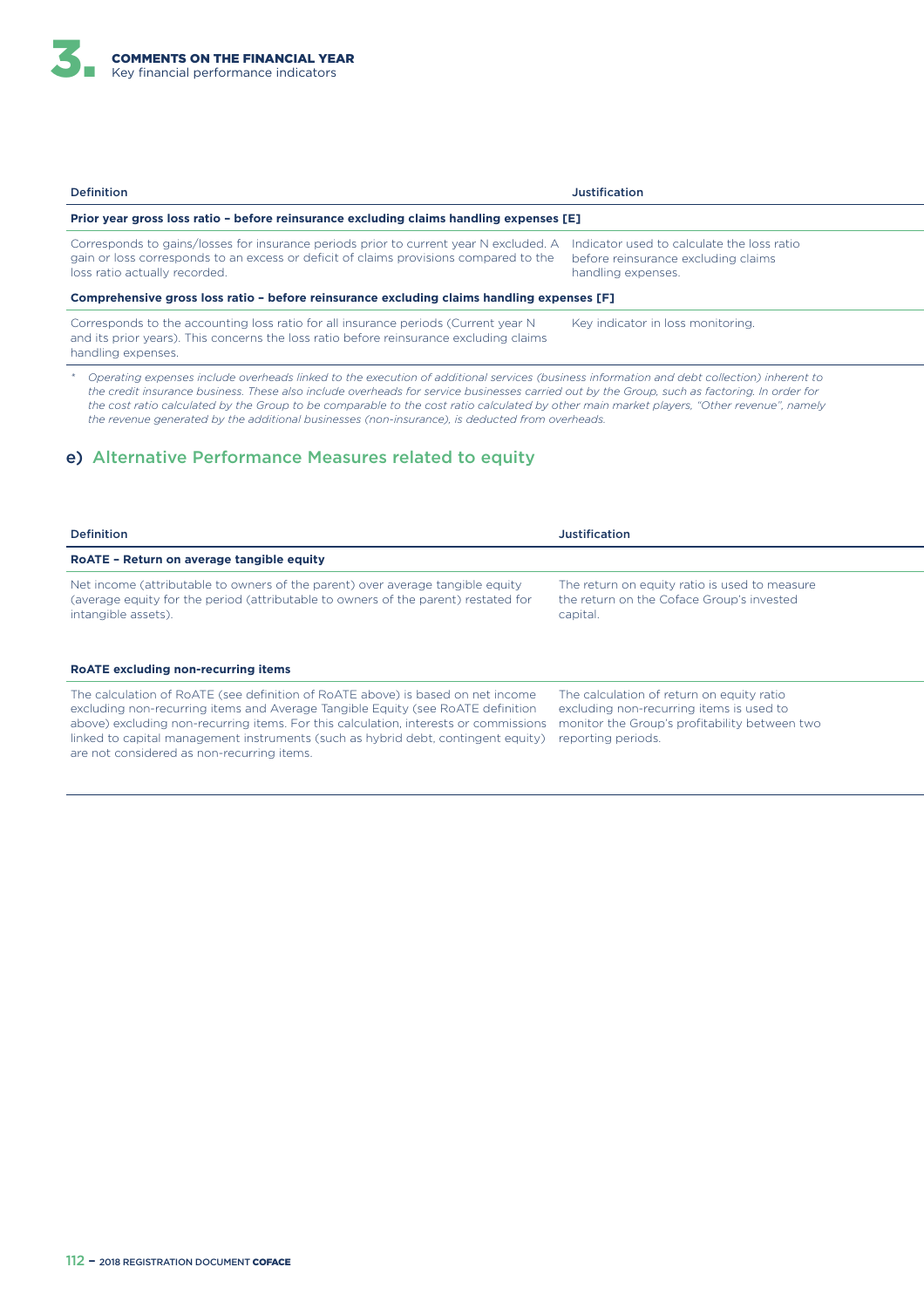

#### €M - N/N-1 comparison

€M - N/N-1 comparison

| 2017                             | 2018                             | Reconciliation with the financial statements                                     |
|----------------------------------|----------------------------------|----------------------------------------------------------------------------------|
|                                  |                                  |                                                                                  |
| $-25.1\%$<br>$= 49.0\% - 74.1\%$ | $-34.0\%$<br>$= 41.7\% - 75.7\%$ | $[E] = [F-D]$                                                                    |
| 49.0%<br>$= -(-544.3/1,109.7)$   | 41.7%<br>$= -(-476.5/1,142.6)$   | - (Claims paid net of recourse + Change in claims<br>provisions)/Earned premiums |

| Reconciliation with the financial statements                                                                                                                                                                                                                                                                                                            | 2018                                                     | 2017                                      |
|---------------------------------------------------------------------------------------------------------------------------------------------------------------------------------------------------------------------------------------------------------------------------------------------------------------------------------------------------------|----------------------------------------------------------|-------------------------------------------|
|                                                                                                                                                                                                                                                                                                                                                         |                                                          |                                           |
| Net income (attributable to owners of the parent)<br>for year N/[(Equity attributable to owners of the<br>parent N-1, restated for intangible assets N-1 + Equity<br>attributable to owners of the parent restated for<br>intangible assets N)/2]                                                                                                       | 7.7%<br>$= 122.3 / [(1.586 + 1.585)/2]$                  | 5.3%<br>$= 83.2 / [(1.585 + 1.539)/2]$    |
| Net income (attributable to owners of the parent)<br>for year N excluding non-recurring items/[Equity<br>attributable to owners of the parent excluding<br>non-recurring items N-1, restated for intangible assets<br>N-1 + Equity attributable to owners of the parent<br>excluding non-recurring items N restated for intangible<br>assets $N$ $/2$ ] | $8.0\%$<br>$= 126.2 / \lceil (1.589 + 1.585) / 2 \rceil$ | Not applicable for this reporting<br>year |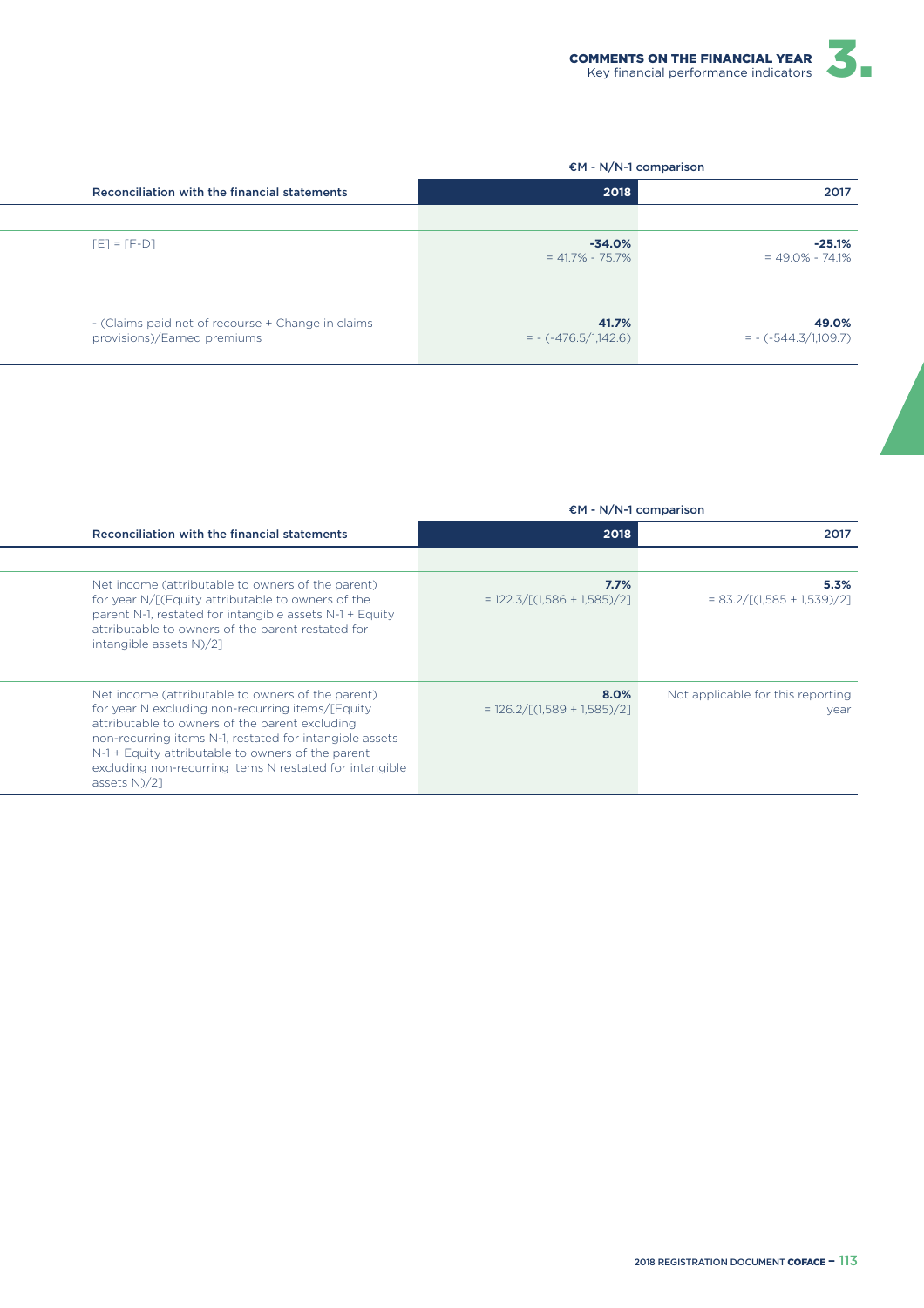### f) Alternative Performance Measures related to the investment portfolio

| <b>Definition</b>                                                                                                                                                                                                                                                                                                      | <b>Justification</b>                                                                                                       |
|------------------------------------------------------------------------------------------------------------------------------------------------------------------------------------------------------------------------------------------------------------------------------------------------------------------------|----------------------------------------------------------------------------------------------------------------------------|
| <b>Accounting rate of return of financial assets</b>                                                                                                                                                                                                                                                                   |                                                                                                                            |
| Investment income before income from equity securities, foreign exchange income<br>and financial expenses compared to the balance sheet total of financial assets<br>excluding equity securities.                                                                                                                      | Indicator used to monitor the accounting<br>performance of the financial assets portfolio.                                 |
| Accounting rate of return of financial assets excluding income from disposals                                                                                                                                                                                                                                          |                                                                                                                            |
| Investment income before income from equity securities, foreign exchange income<br>and financial expense excluding capital gains or losses on disposals compared to<br>the balance sheet total of financial assets excluding equity securities.                                                                        | Indicator used to monitor the recurring<br>accounting performance of the financial assets<br>portfolio.                    |
| Economic rate of return of financial assets                                                                                                                                                                                                                                                                            |                                                                                                                            |
| Economic performance of the asset portfolio. Thus, the change in revaluation<br>reserves for the year over the balance sheet total of financial assets is added to the<br>accounting return.                                                                                                                           | Indicator used to monitor the economic<br>performance of the financial assets portfolio.                                   |
| <b>Investment portfolio income</b><br>Investment portfolio income (shares/fixed-income instruments and real estate)                                                                                                                                                                                                    | Used to monitor the income from the only                                                                                   |
|                                                                                                                                                                                                                                                                                                                        | investment portfolio.                                                                                                      |
| <b>Other</b>                                                                                                                                                                                                                                                                                                           |                                                                                                                            |
| Income from derivatives excluding exchange rate, equity securities and<br>investment fees.                                                                                                                                                                                                                             | Used to monitor income from equity securities,<br>derivatives excluding exchange rate and fees<br>relating to investments. |
| g) Alternative Performance Measures linked to reinsurance<br><b>Definition</b>                                                                                                                                                                                                                                         | <b>Justification</b>                                                                                                       |
| Ceded premiums/Gross earned premiums (rate of ceded premiums)                                                                                                                                                                                                                                                          |                                                                                                                            |
| Weight of Ceded premiums compared to earned premiums. Ceded premiums<br>correspond to the share of earned premiums that Coface cedes to its reinsurers<br>under reinsurance treaties signed with them. Earned premiums correspond to the<br>sum of written premiums and provisions on earned premiums not yet written. | Indicator used to monitor changes<br>in reinsurance income.                                                                |
| Ceded claims/total claims (rate of ceded claims)                                                                                                                                                                                                                                                                       |                                                                                                                            |
| Weight of ceded claims compared to total claims. Ceded claims correspond to the<br>share of Coface claims ceded to its reinsurers under reinsurance treaties signed<br>with them.                                                                                                                                      | Indicator used to monitor changes<br>in reinsurance income.                                                                |
| Underwriting income before/after reinsurance (underwriting income gross/net of reinsurance)                                                                                                                                                                                                                            |                                                                                                                            |
| See definition above (financial indicators)                                                                                                                                                                                                                                                                            |                                                                                                                            |

Underwriting income before and after reinsurance is now reported directly in the income statement due to the change in the latter's presentation structure.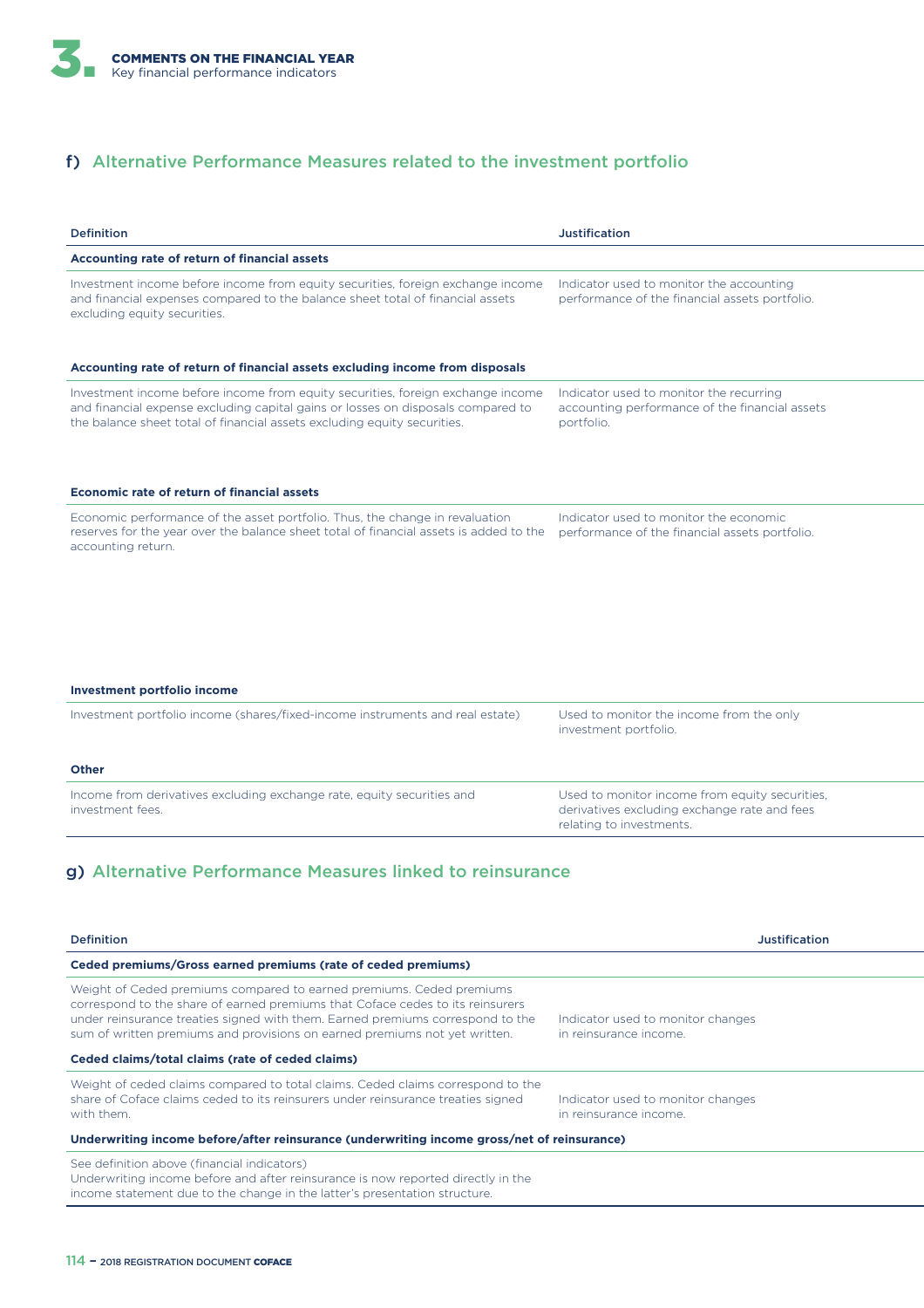

|                                                                                                                                                                                                                                                                                                                                                                                                                                                                                                                                                                                                  | $EM - N/N-1$ comparison                                                                                                       |                                                                                                          |
|--------------------------------------------------------------------------------------------------------------------------------------------------------------------------------------------------------------------------------------------------------------------------------------------------------------------------------------------------------------------------------------------------------------------------------------------------------------------------------------------------------------------------------------------------------------------------------------------------|-------------------------------------------------------------------------------------------------------------------------------|----------------------------------------------------------------------------------------------------------|
| Reconciliation with the financial statements                                                                                                                                                                                                                                                                                                                                                                                                                                                                                                                                                     | 2018                                                                                                                          | 2017                                                                                                     |
|                                                                                                                                                                                                                                                                                                                                                                                                                                                                                                                                                                                                  |                                                                                                                               |                                                                                                          |
| Investment portfolio income/((market value of financial<br>assets (shares excluding equity securities, real estate,<br>fixed-income instruments) year N + market value<br>of financial assets (shares excluding equity securities,<br>real estate, fixed-income instruments) year N-1)/2).                                                                                                                                                                                                                                                                                                       | 1.7%<br>$= 45.4/(((2,834 - 129) + (2,877))$<br>$-116$ ) $/2$ )                                                                | 1.8%<br>$= 49.8/(((2,877 - 116) + (2,752$<br>$-121$ ) $/2$ )                                             |
| Investment portfolio income excluding capital gains<br>or losses/((market value of financial assets (shares<br>excluding equity securities, real estate, fixed-income<br>instruments) year N + market value of financial assets<br>(shares excluding equity securities, real estate,<br>fixed-income instruments) year N-1)/2).                                                                                                                                                                                                                                                                  | 1.5%<br>$=(45.4 - (4.7)) / (((2.834 - 129) +$<br>$(2,877 - 116))/2$                                                           | 1.4%<br>$=(49.8 - (12.3)) / (((2.877 - 116) +$<br>$(2,752 - 121))/2$                                     |
| Accounting rate of return on financial assets +<br>(revaluation reserves of financial assets (shares<br>excluding equity securities, real estate, fixed-income<br>instruments), year N- revaluation reserves of financial<br>assets (shares excluding equity securities, real estate,<br>fixed-income instruments) year N-1)/((market value<br>of financial assets (shares excluding equity securities,<br>real estate, fixed-income instruments) year N + market<br>value of financial assets (shares excluding equity<br>securities, real estate, fixed-income instruments)<br>year $N-1]/2$ ) | $(0.2)$ %<br>$= (45.4 + ((108.6 - 103.9 - 2.3))$<br>$-(152.6 - 90.7 - 9.4)) / (((2,834)$<br>$-129$ ) + $(2,877 - 116$ ) $/2)$ | 2.3%<br>$= (49.8 + ((153 - 9 - 9)) - (137.4 - 3))$<br>$-93.4))}/((2,877-116)+(2,752)$<br>$-121$ ) $/2$ ) |
| Income from shares excluding equity securities<br>+ income from fixed-income instruments<br>+ real estate income                                                                                                                                                                                                                                                                                                                                                                                                                                                                                 | €45.4m<br>$= 5.5 + 30.9 + 9.0$                                                                                                | €49.8m<br>$= 6.7 + 36.8 + 6.3$                                                                           |
| Income from derivatives excluding exchange rate +<br>income from equity securities + investment fees.                                                                                                                                                                                                                                                                                                                                                                                                                                                                                            | $-£2.5m$<br>$= 3.1 + 7.8 - 8.2 - 5.2$                                                                                         | $-£2.5m$<br>$= 4.5 + 4.5 - 8 - 3.6$                                                                      |
|                                                                                                                                                                                                                                                                                                                                                                                                                                                                                                                                                                                                  |                                                                                                                               |                                                                                                          |

|                                                                                       | $EM - N/N-1$ comparison                  |                                          |
|---------------------------------------------------------------------------------------|------------------------------------------|------------------------------------------|
| Reconciliation with the financial statements                                          | 2018                                     | 2017                                     |
|                                                                                       |                                          |                                          |
| - (Ceded premiums (of which, change in premiums<br>provisions)/Earned premiums)       | 28.7%<br>$= -(-327.5/1,142.6)$           | 27.2%<br>$= - (-301.5/1,109.7)$          |
| - Ceded claims (of which, change in claims provisions<br>after recourse)/Total claims | 27.1%<br>$= -136.7/[(-476.5) + (-28.0)]$ | 27.3%<br>$= -155.8/[(-544.3) + (-26.6)]$ |
|                                                                                       |                                          |                                          |